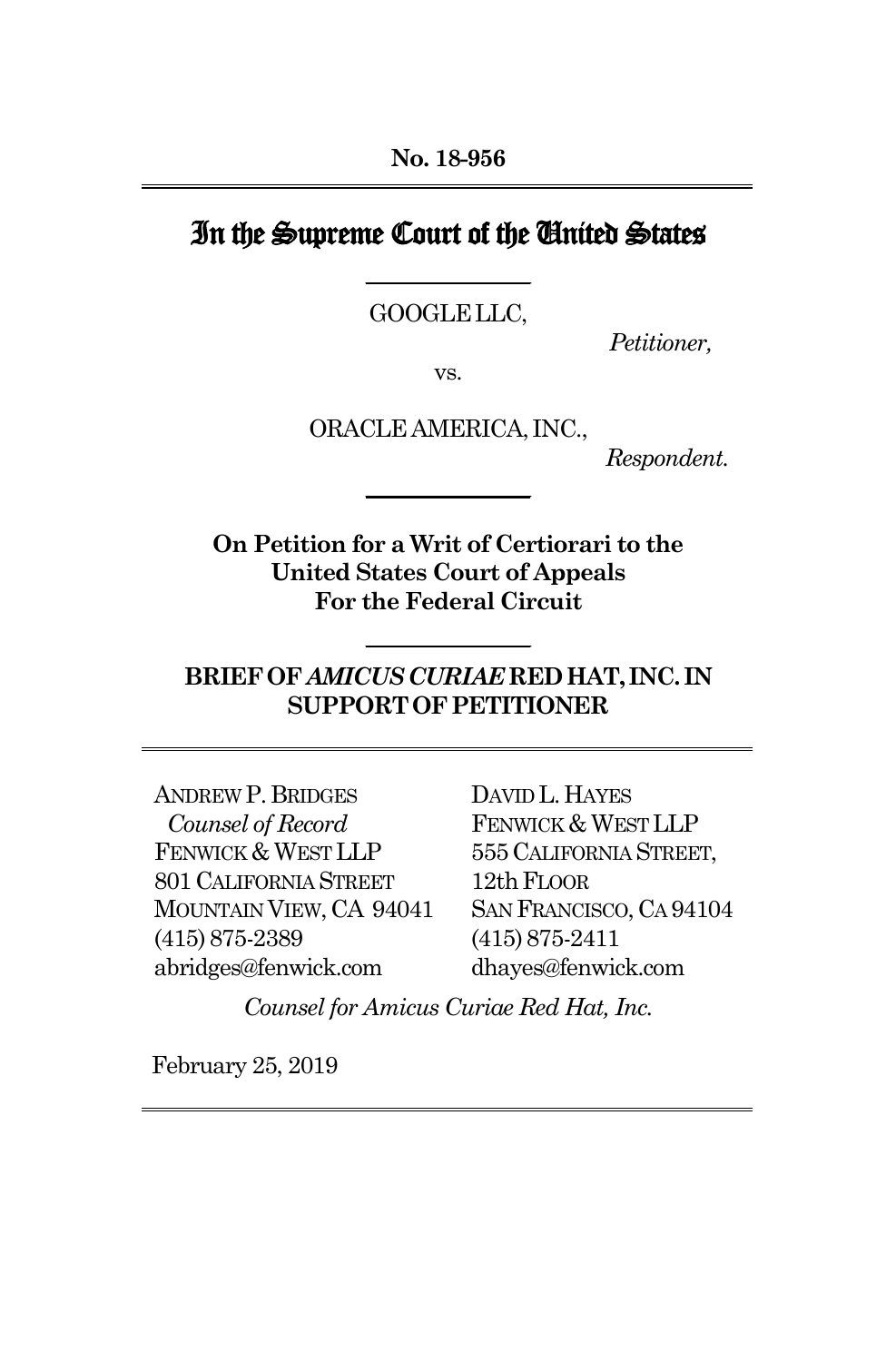## **TABLE OF CONTENTS**

|    |                | INTEREST OF THE AMICUS CURIAE 1                                                                                                                                                                                                                                                                              |
|----|----------------|--------------------------------------------------------------------------------------------------------------------------------------------------------------------------------------------------------------------------------------------------------------------------------------------------------------|
|    |                |                                                                                                                                                                                                                                                                                                              |
|    |                |                                                                                                                                                                                                                                                                                                              |
|    |                |                                                                                                                                                                                                                                                                                                              |
| I. | A <sub>1</sub> | THE FEDERAL CIRCUIT'S DECISIONS<br><b>UPSET SETTLED EXPECTATIONS ABOUT</b><br>THE SCOPE OF COPYRIGHT AND ABOUT<br>FREEDOM TO BUILD COMPATIBLE AND<br>INTEROPERABLE SYSTEMS.  9<br>Compatibility and Interoperability<br>Through Programming Interfaces Are<br><b>Essential Features of Countless Digital</b> |
|    | <b>B.</b>      | The Use of Others' Interfaces, Including<br>for Compatibility and Interoperability,<br>Without the Need to Ask Permission<br>and Secure Copyright Licenses, Is<br>Ubiquitous and Essential 12                                                                                                                |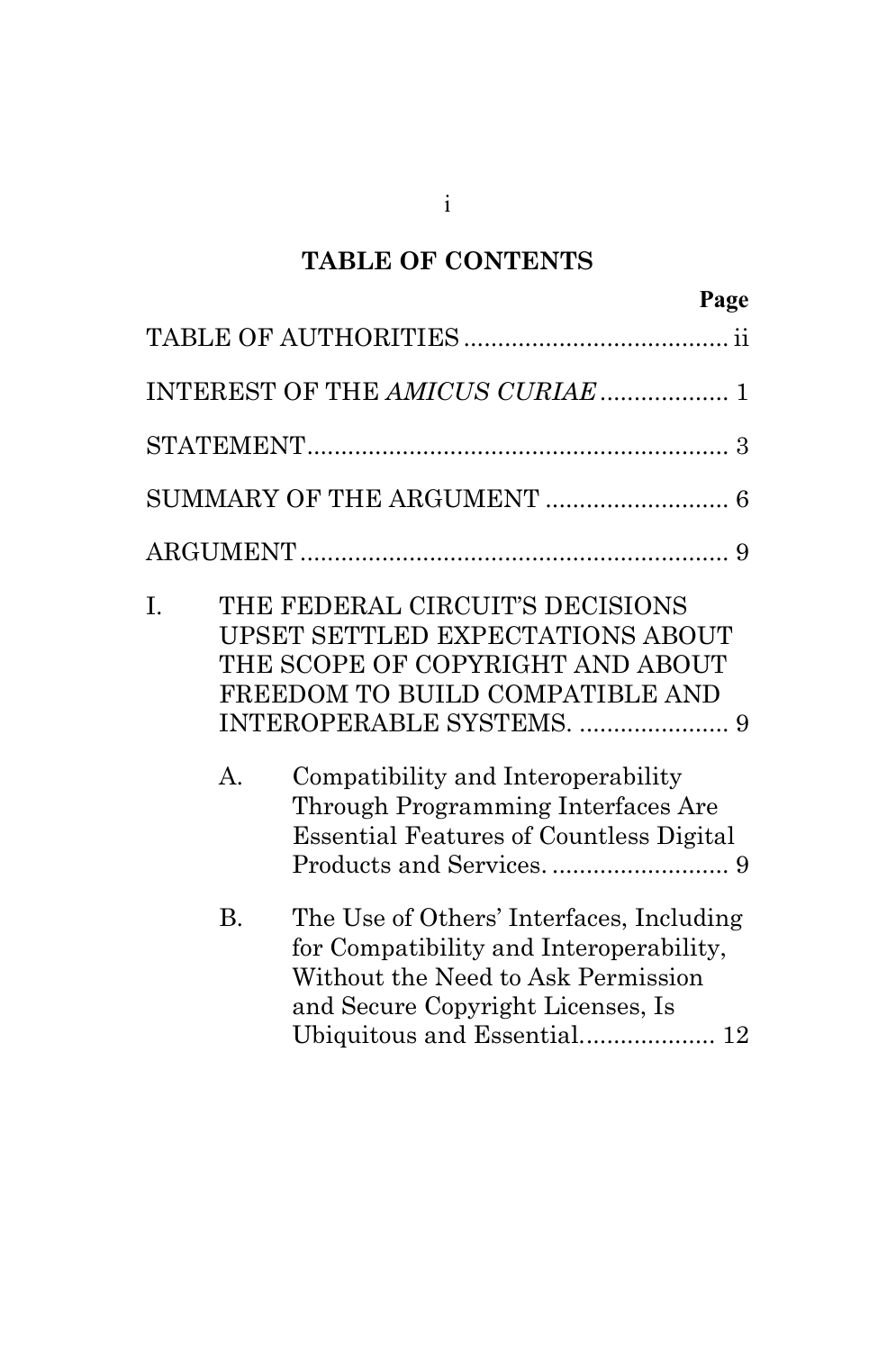# **TABLE OF CONTENTS - Continued Page**

|    | C.        | A Legal Consensus That Interfaces Are<br>Not Copyrightable, Resting Upon the<br>Explicit Language of Section 102(b),<br>Has Emerged Over Decades.  15          |
|----|-----------|----------------------------------------------------------------------------------------------------------------------------------------------------------------|
|    | D.        | The Federal Circuit's Disruption of the<br>Legal Consensus Concerning the Free<br>Use of Interfaces Causes Uncertainty<br>Across Many Industries and Threatens |
| Π. |           | THE FEDERAL CIRCUIT'S DECISIONS<br>MISAPPLIED THE COPYRIGHT ACT 19                                                                                             |
|    | А.        | Programming Interfaces Are "Necessary<br>Incidents" for Other Software to Make<br>Functional Use of the Programs'                                              |
|    | <b>B.</b> | The Federal Circuit's Decisions Show<br>That the Fair Use Doctrine Is Not an<br>Acceptable Substitute for a Bright-Line<br>Rule Against Copyright Control over |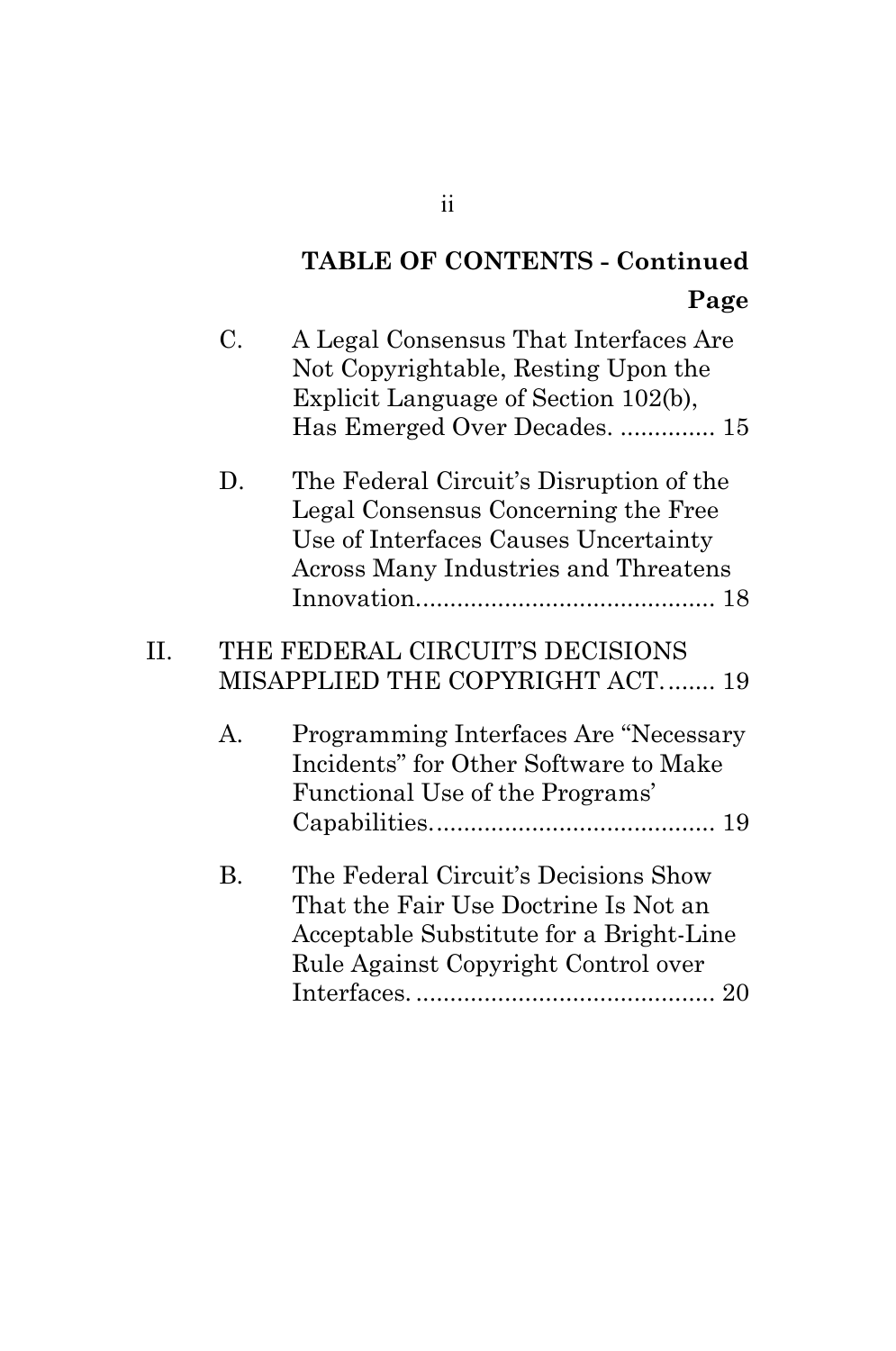# **TABLE OF CONTENTS - Continued Page**

| $\mathbf{C}$ | The Federal Circuit's Decisions              |  |
|--------------|----------------------------------------------|--|
|              | <b>Improperly Allow Creators of Software</b> |  |
|              | Programs to Use Copyright to Control         |  |
|              | Unfairly All Uses of Products or             |  |
|              | Technology That Utilize Their                |  |
|              |                                              |  |
|              |                                              |  |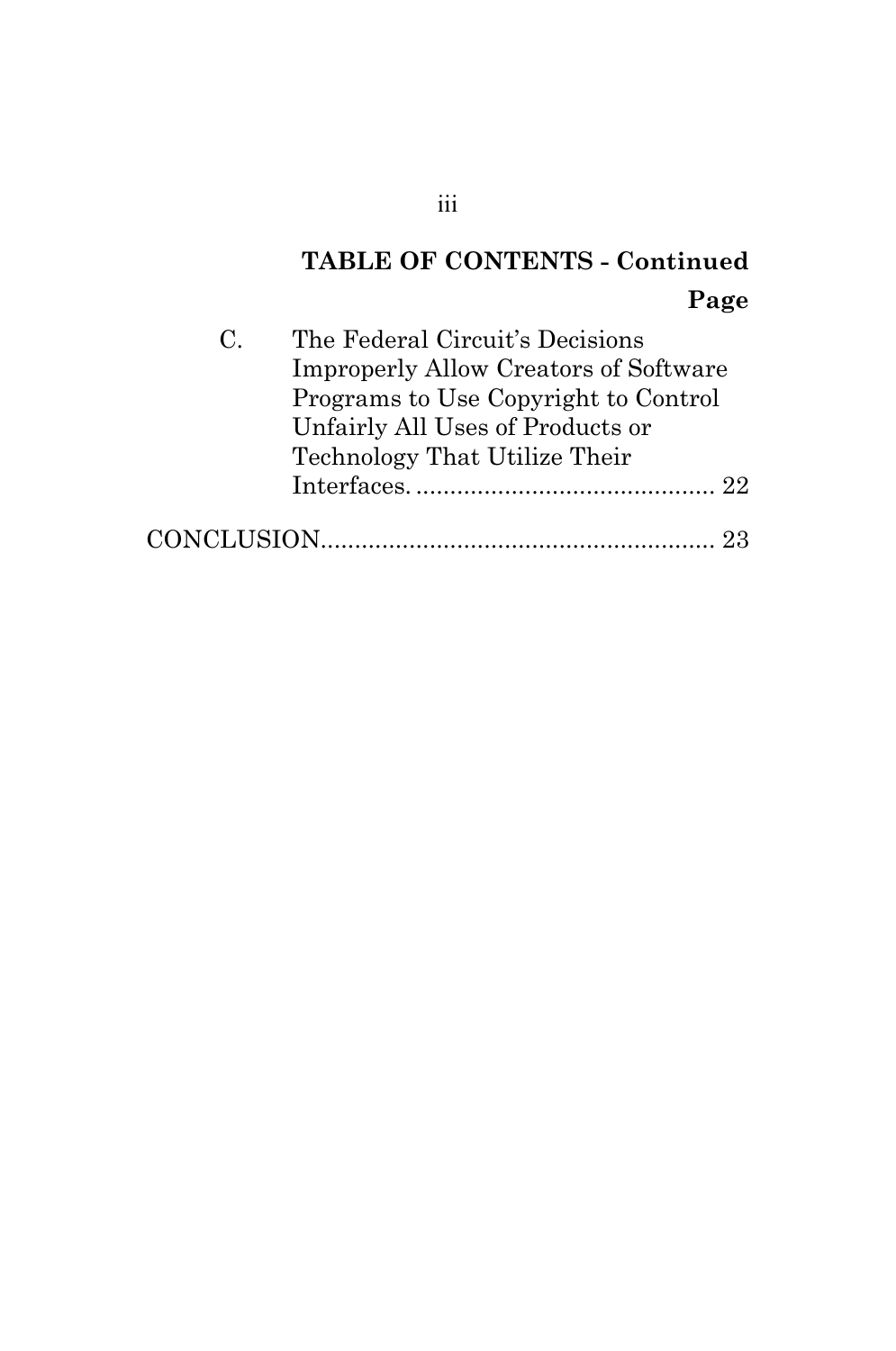## **TABLE OF AUTHORITIES**

| <b>CASES</b>                                                                                                             | <b>PAGE</b> |
|--------------------------------------------------------------------------------------------------------------------------|-------------|
| <i>Baker v. Selden,</i> 101 (11 Otto) U.S. 99                                                                            |             |
| Computer Assocs. Int'l, Inc. v. Altai, Inc.,<br>982 F.2d 693 (2d Cir. 1992)15, 16                                        |             |
| Feist Publ'ns, Inc. v. Rural Tel. Serv.                                                                                  |             |
| Lotus Dev. Corp. v. Borland Int'l, Inc.,<br>49 F.3d 807 (1st Cir. 1995), aff 'd by<br>an equally divided court, 516 U.S. |             |
| Oracle Am., Inc. v. Google Inc., 750 F.3d                                                                                |             |
| Whelan Assocs, Inc. v. Jaslow Dental<br>Lab., Inc., 797 F.2d 1222 (3d Cir.                                               |             |
| <b>STATUTES</b>                                                                                                          |             |
|                                                                                                                          |             |
|                                                                                                                          |             |
| <b>OTHER AUTHORITIES</b>                                                                                                 |             |
|                                                                                                                          |             |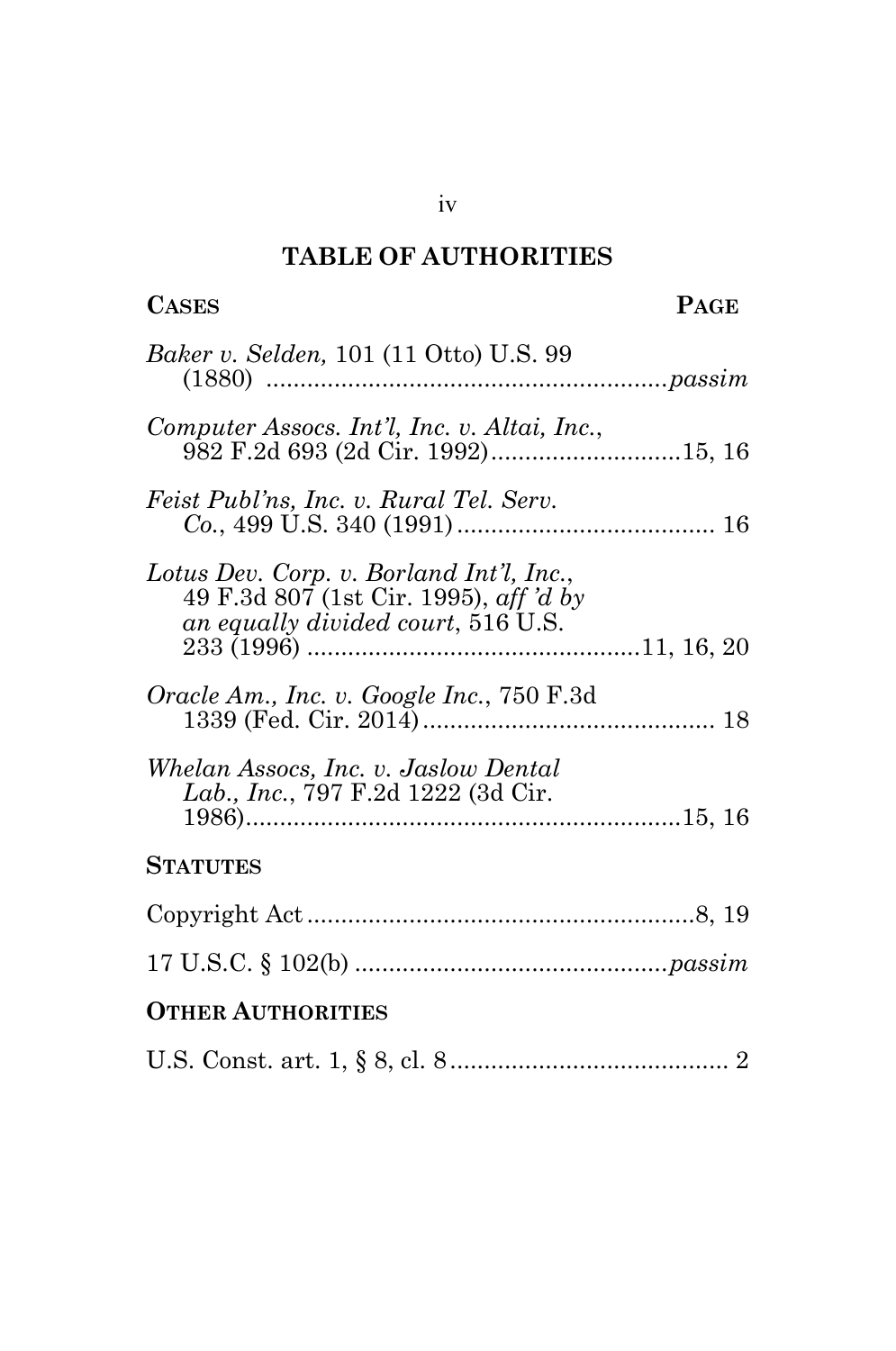## **INTEREST OF THE** *AMICUS CURIAE[1](#page-5-0)*

Red Hat, Inc., with headquarters in Raleigh, North Carolina, is the world's leading provider of open source software and related services to enterprise customers. Using a community-powered approach to software development, Red Hat has a strong reputation for delivering reliable and highperforming cloud, Linux, middleware, storage, and virtualization technologies. Wall Street investment firms, hundreds of Fortune 500 companies, and the United States government use its products. Red Hat has more than 95 offices in over 35 countries.

Red Hat has a stake in the consistent and correct determination of the scope of copyright protection that applies to interfaces of computer programs, including the Java interfaces at stake in this case. It relies on the availability of open interfaces in developing new products, including products that are compatible with or interoperate with other computer products, platforms and services. Interoperability is the very foundation of the Internet, the Web, and of countless devices and services that depend upon them.

<span id="page-5-0"></span>1No person other than the *amicus curiae* and its counsel, including parties to this action and their counsel, authored this brief in whole or in part or contributed money that was intended to fund preparing or submitting this brief. Counsel of record for the parties received timely notification of the intent to file the brief and have consented to the filing of the brief.

 $\overline{a}$ 

1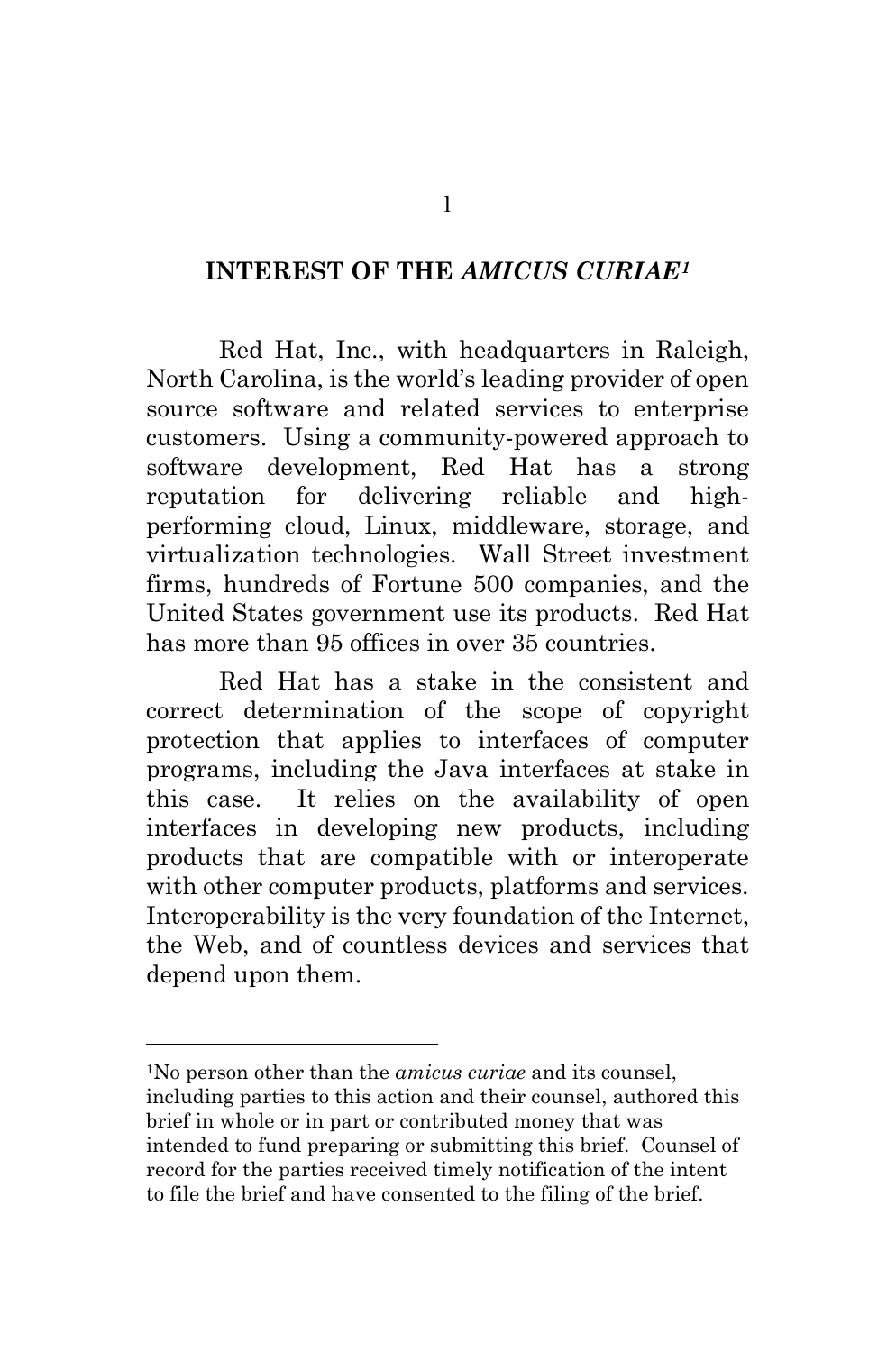Computer program code generally deserves copyright protection. Red Hat supports and relies on that protection in its own business. But it sees the Federal Circuit's decisions below as disturbing a wellestablished statutory principle and settled expectations upon which it and many other companies in information and communication technology and related service industries have built businesses for over two decades. In turn, the decisions create uncertainty for companies in countless other industries, like Red Hat's customers, that depend upon a vibrant environment for technological and business advancements. Contrary to the Constitutional purpose of copyright law, see U.S. Const. art. 1, § 8, cl. 8, the decisions of the Federal Circuit will chill the "Progress of Science and useful Arts."

<span id="page-6-0"></span>Red Hat joins countless other companies that are watching this case in the hope that the Court will remedy the uncertainty and fear that the Federal Circuit has caused.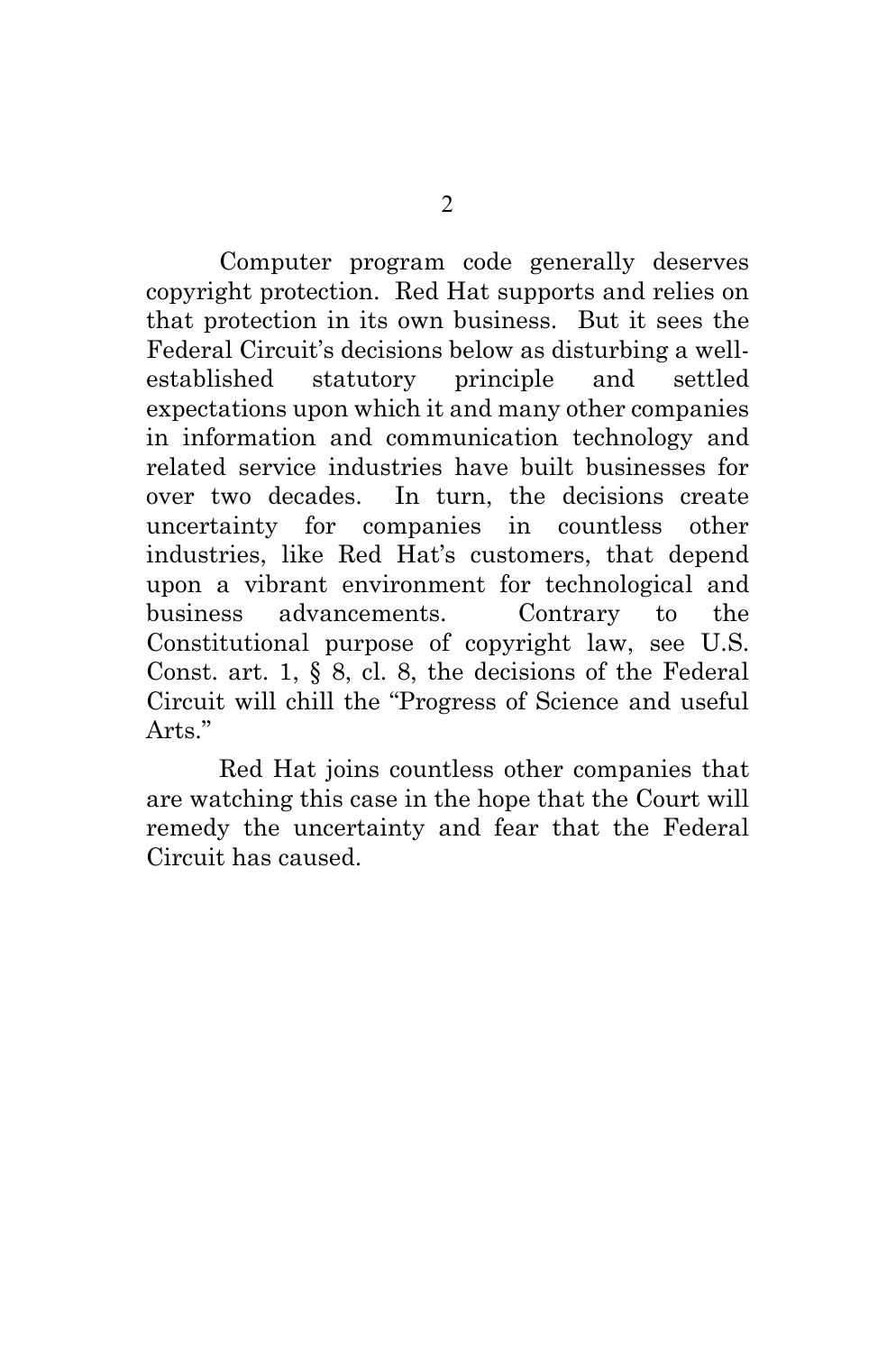#### **STATEMENT**

Red Hat joins other companies that have grave concerns about the decisions of the Federal Circuit, which affect all types of software, devices, and services that require or rely upon interoperability. Red Hat is a leader in the development of Free and Open Source Software ("Open Source Software"). Open Source Software development today produces enterprisegrade software used by the world's largest businesses. It is quickly becoming the preferred way to build new applications and create new functionality for existing applications.

The development of Open Source Software involves a wider pool of developers who are able to foster increased innovation. When compared to the employees of a single developer, this wider pool is likely to be more diverse and, with differing experiences, can lead to better software solutions. The involvement of a large base of developers also fosters greater efficiency, creating higher quality code faster and more effectively than a single company's development team.

Open Source Software development has been one of the great technological success stories of recent decades. The Open Source Software collaborative development model is responsible for the creation of Linux (including Red Hat Enterprise Linux), which runs a large portion of the modern Internet. The popular WordPress content management system is developed under a similar collaborative open source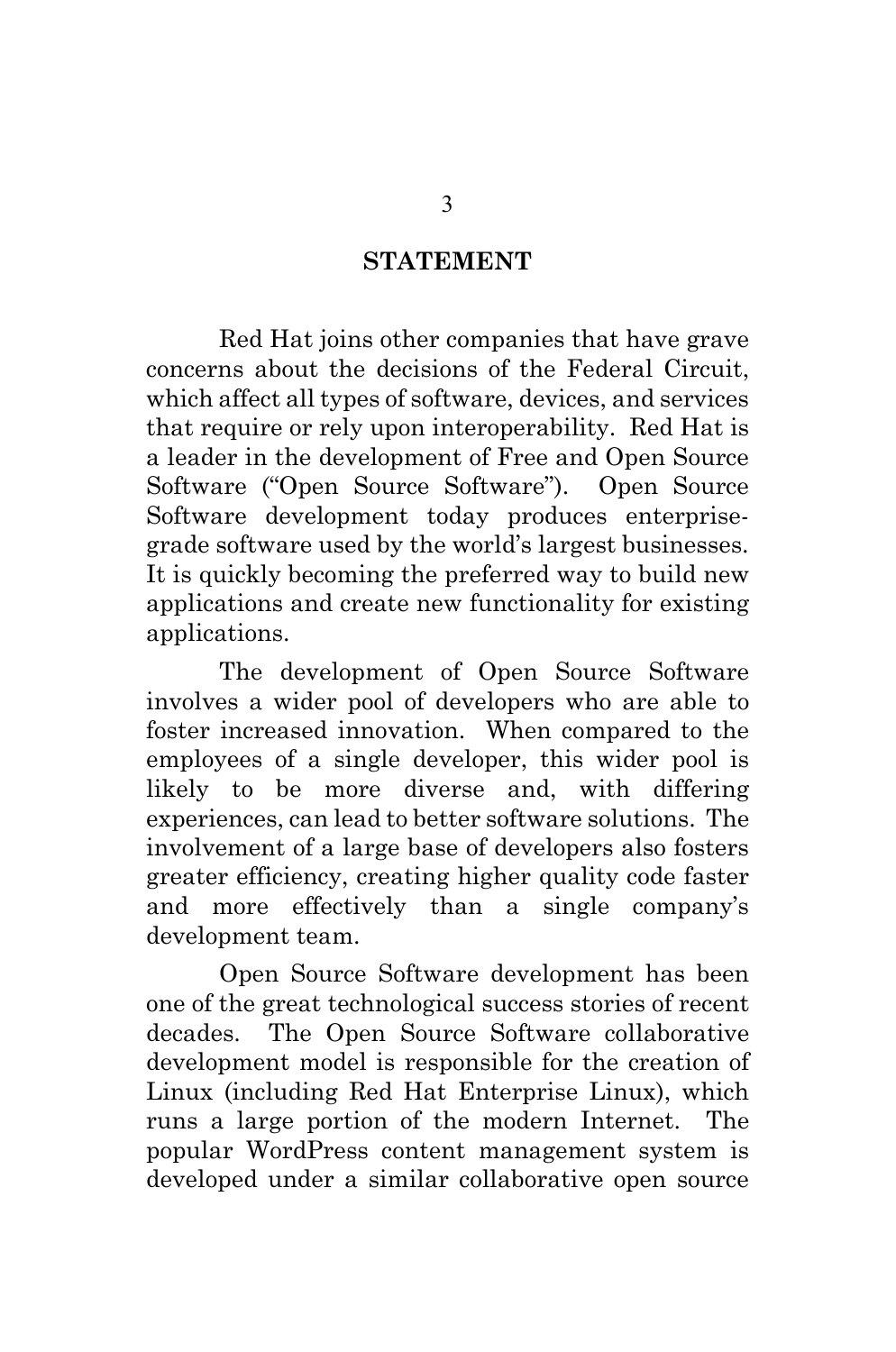model. The rapid pace of innovation of the type described above is enabled by the ability to use interfaces that are unrestricted by copyright protection.

Open Source Software development depends upon both the power and the limits of copyright law. Copyright law gives Open Source Software developers the power to control certain downstream uses of their software code through use of various forms of Open Source Software licenses. But the law sets limits on that control that are vital to the freedom to interoperate. The Federal Circuit's distortion of both the power and limits of copyright, contrary to Section 102(b) of the Copyright Act and the broad understanding throughout industry, creates potential obstacles to further Open Source Software innovation.

<span id="page-8-0"></span>If copyright were to subsist in software interfaces and the Open Source Software development communities were to have to adapt to the Federal Circuit's decisions with respect to the free availability and use of programming interfaces, they would face significant barriers in the creation and implementation of new modules to replace their current modules. This consequence could chill the innovation that is generated by Open Source Software community development and the progress of science and innovation that copyright law is supposed to promote.

As described above, computer programs achieve compatibility and interoperability with each other through a multitude of specifically defined interfaces.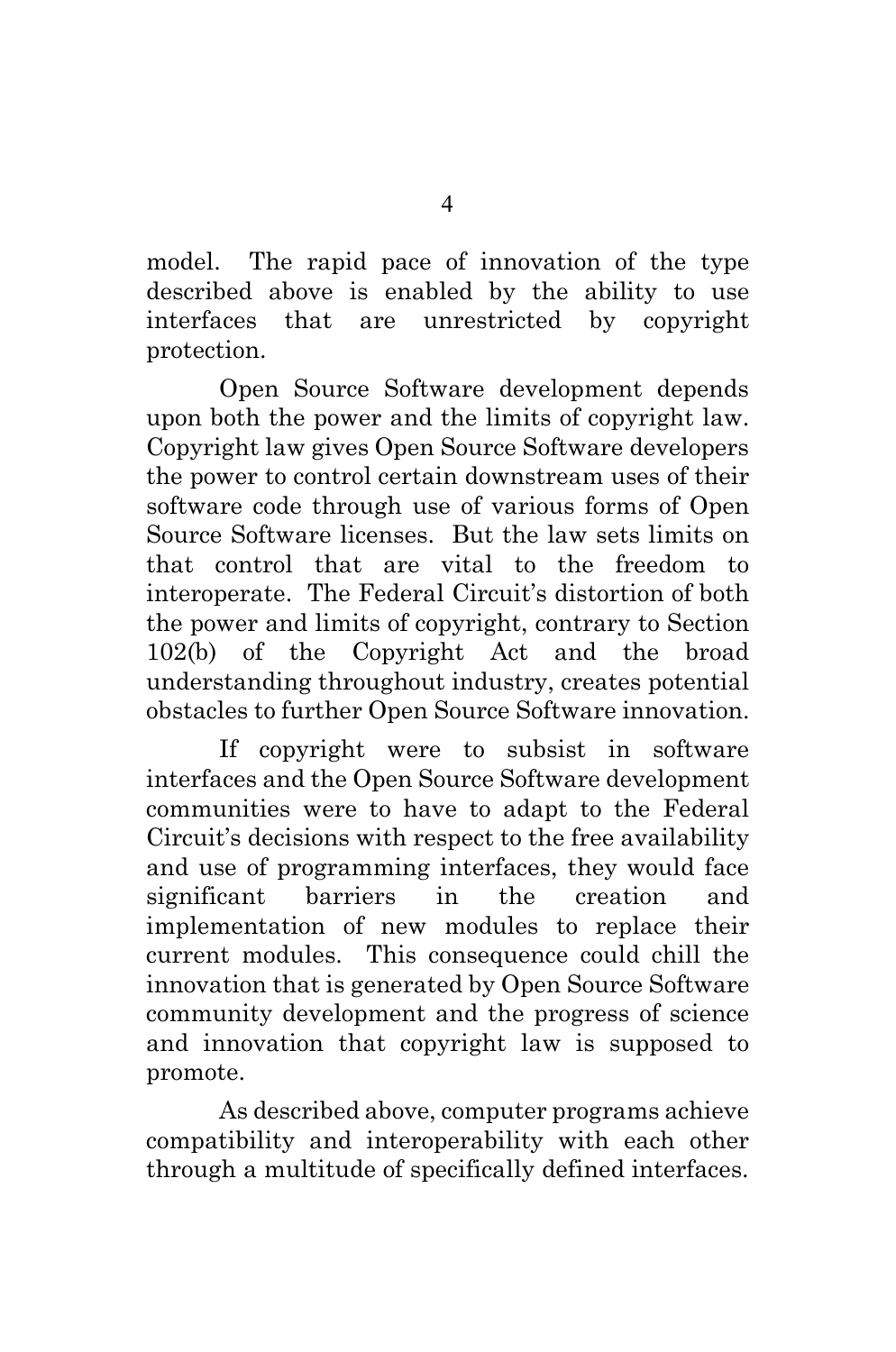The use of computer program interfaces for compatibility and interoperability purposes is both ubiquitous and essential to the operation of information and communication technologies and infrastructures. This fact has become even more so in today's ever more highly networked world. The freedom to utilize, implement, re-implement, and extend existing interfaces has been a key to competition and progress in the computer, information technology, communication technology, and networking fields.

Recognition that programming interfaces are uncopyrightable does not jeopardize copyright in software programs generally or deprive copyright owners of rewards for their creative authorship. Software developers create value, and differentiate themselves in the marketplace, through their implementation code. The more freely that programming interfaces are available, the more of a market may exist for particular implementations using the interfaces. This benefits both the developer of the original implementation and developers of other programs that may interact with the implementation, making all the interacting products more valuable. This is true whether the implementation is closedsource, with the developer getting royalties from those who adopt it, or is open source with the developer getting revenues from auxiliary services.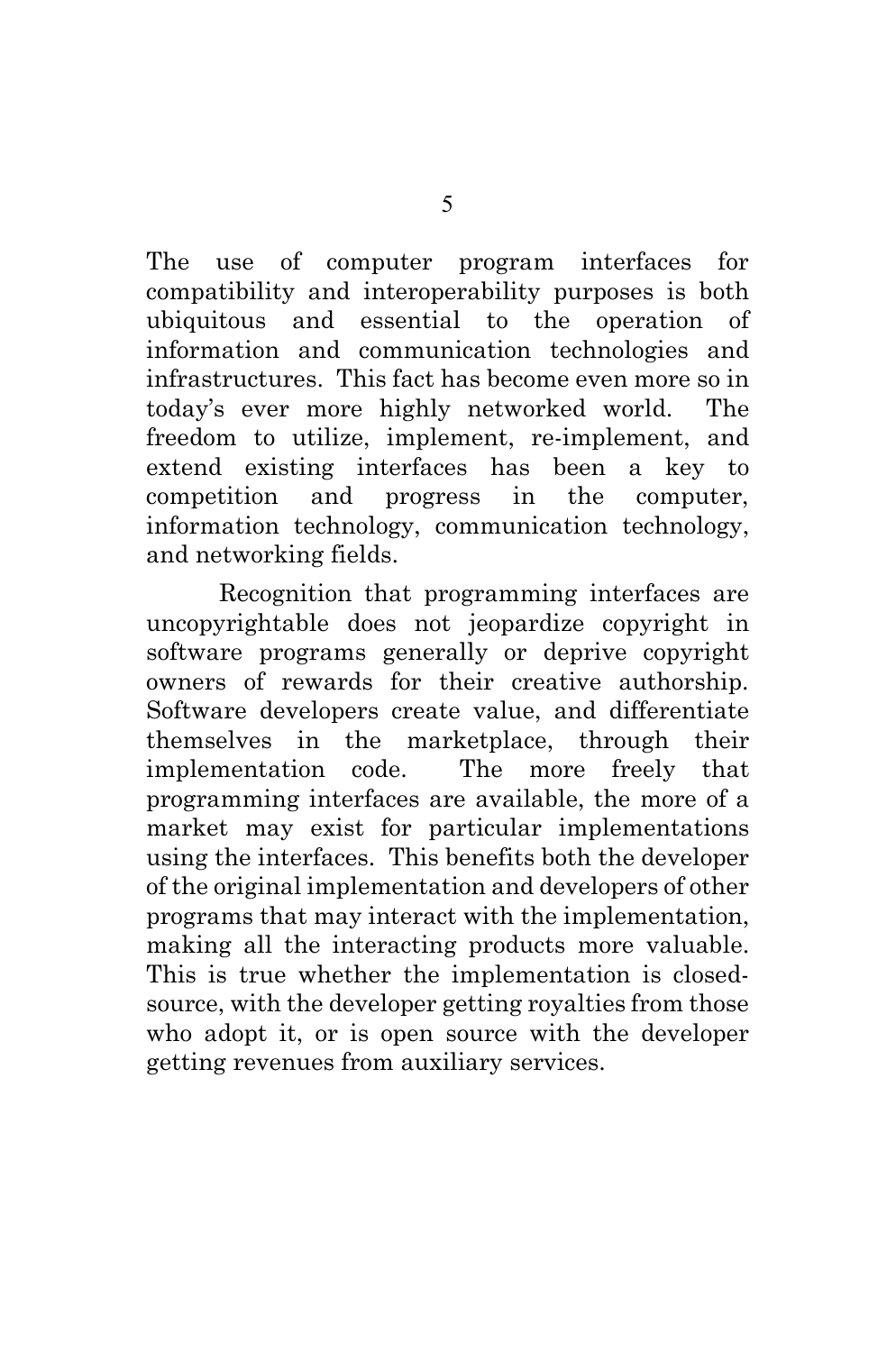#### **SUMMARY OF THE ARGUMENT**

Over the last thirty years, despite some authority to the contrary, a strong judicial consensus emerged, resting upon the language of Section 102(b), that the statutory monopoly of copyright does not extend to programming interfaces. This consensus, which drew from cases going back to the Court's landmark copyright decision in *Baker v. Selden*, 101 (11 Otto) U.S. 99 (1880), unleashed a tidal wave of innovations in personal and mobile computing, cloud computing, e-commerce, and Internet services. Those innovations have, in turn, fueled a remarkable wave of business model innovations that have advanced science and medicine, stimulated the economy, and enhanced the well-being of individuals.

Both Federal Circuit decisions below call into question a bedrock legal assumption that has fostered tremendous innovation. The understanding that the copyright statutory monopoly does not extend to programming interfaces, and that others are free to use those interfaces, has caused innovation to flourish across the entire range of interoperable systems and networks. It has been fundamental to the Internet as we know it.

The Federal Circuit's decisions turn this commonly accepted understanding of the law on its head. They therefore threaten disruption across technology and communications industries including individual developers, small companies, and companies of substantial size such as Red Hat. The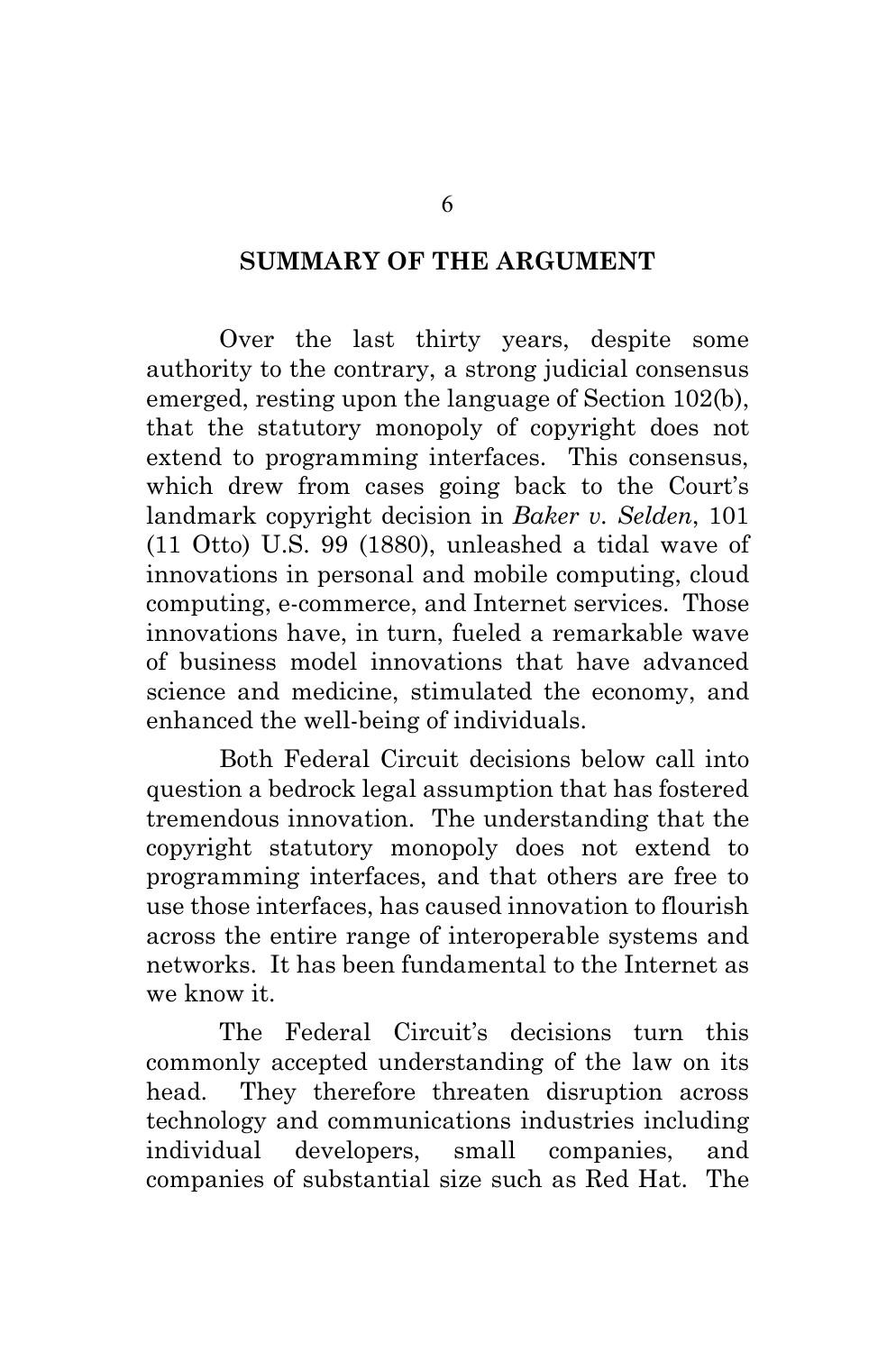decisions will cloud the rules for product development within the framework of copyright law and call into question approaches to software development in the marketplace today that countless developers created in reliance on long expectations that programming interfaces were freely available.

The Federal Circuit's first decision, by treating compatibility and interoperability as relevant only to fair use and not to copyrightability, would require a developer to perform a fair use analysis before developing virtually every compatible or interoperable product. This would be impractical, if not impossible. Fair use is a notoriously fact-specific doctrine, requiring case-by-case analysis, and it is no substitute for the bright-line rule that Section 102(b), 17 U.S.C. § 107(b), establishes. The Federal Circuit's second decision, overturning a well instructed jury's verdict on fair use, throws that doctrine into chaos. A developer must anticipate both how a rational jury would view very technical facts and how an appellate court, more removed from the facts, might lightly overturn a verdict.

The Federal Circuit's decisions are not just harmful but also profoundly incorrect. The first decision, upholding copyrightability of programming interfaces that facilitate communication between software systems and enable interoperability of many different technologies and services, ignored the careful contours of the statutory copyright monopoly that specifically exclude procedures, processes, systems, and methods of operation from copyright protection in Section 102(b) of the Copyright Act. The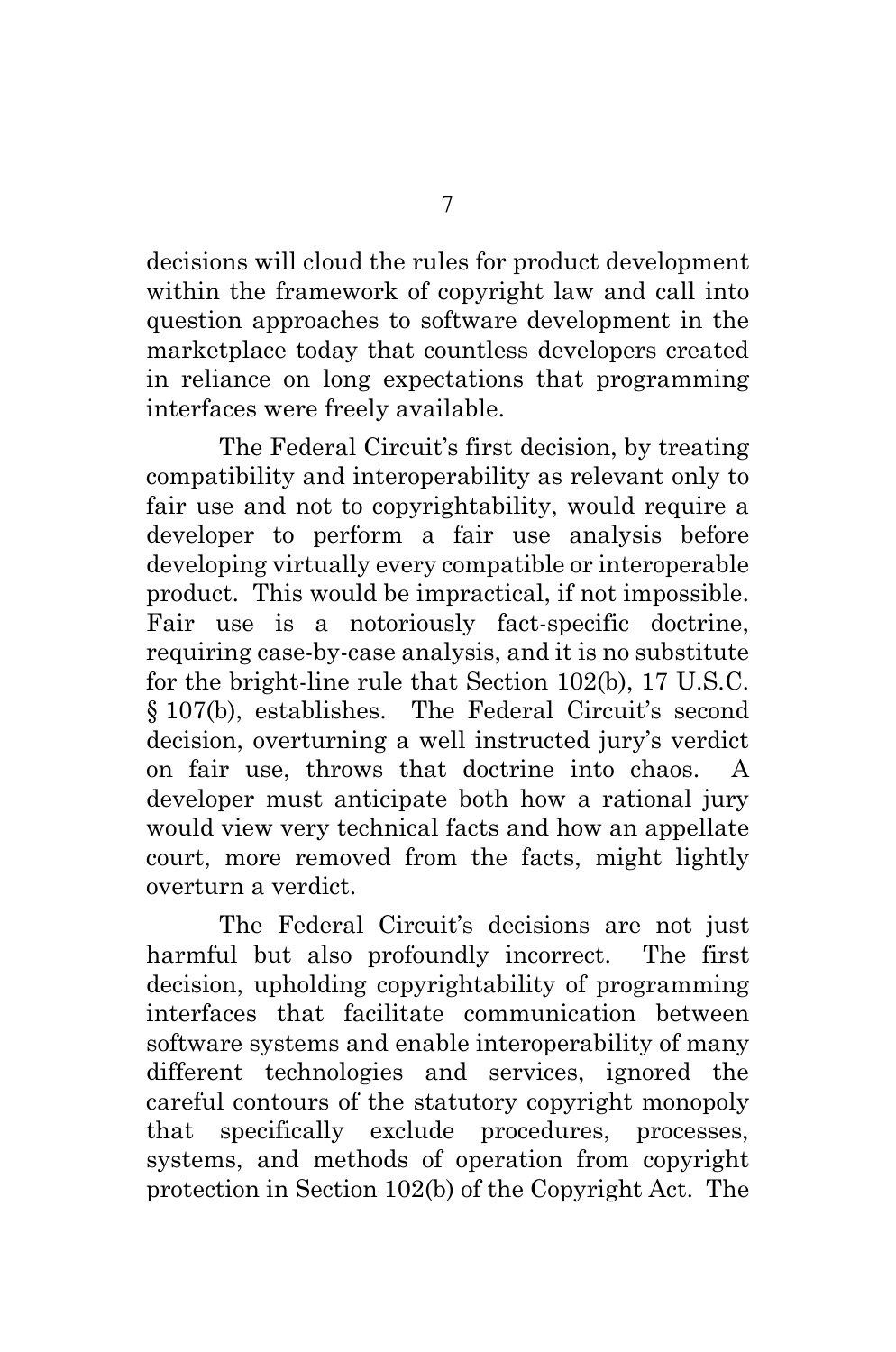second decision, overruling a jury that had found fair use after its careful examination of the facts of the case and correct application of the law, turned the entire framework of fair-use decision making on its head.

The Federal Circuit's treatment of fair use in its second decision exposes more clearly the error of its first decision. Freedom to build interoperable systems in this connected world must not turn on highly variable assessments of individual fact patterns by both juries and appellate courts that happen to disagree with the juries. The bright line of Section 102(b) both establishes an important boundary between copyright and patent law and provides reliable guidance to all.

<span id="page-12-0"></span>Red Hat is concerned that the Federal Circuit's decisions will hand some copyright holders a patentlike veto power that the Copyright Act did not provide, and that Congress did not envision: the ability of a copyright holder to control the operations of *others'* products merely because they use its programming interface as a method for communicating or interoperating with the copyright holder's product. The Federal Circuit's dramatic shift in the scope of copyright protection for interfaces will be that technology will become less interoperable and therefore more fragmented, less standardized, and less useful, all to the detriment of technical progress and efficiency.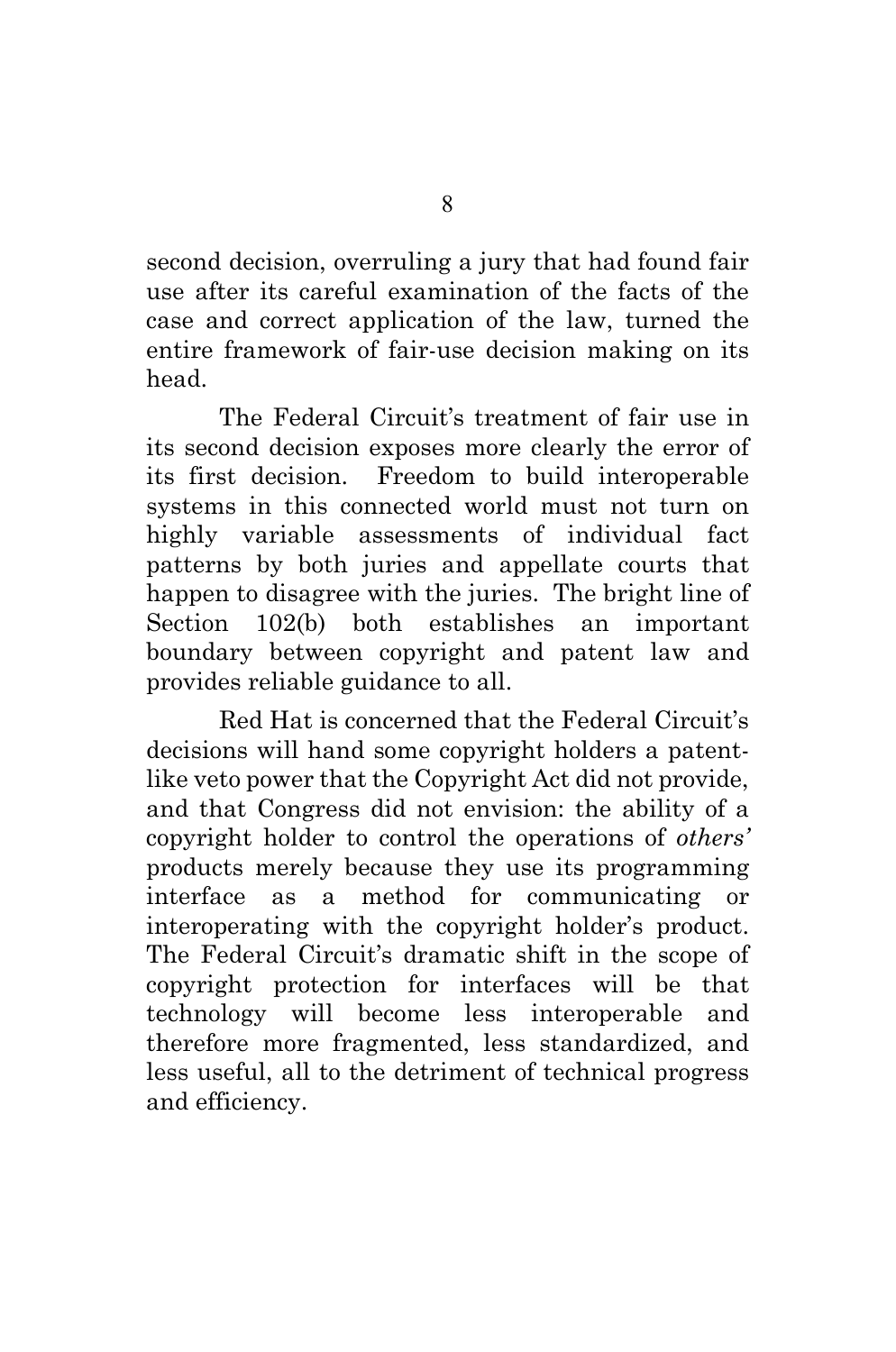#### **ARGUMENT**

**I. THE FEDERAL CIRCUIT'S DECISIONS UPSET SETTLED EXPECTATIONS ABOUT THE SCOPE OF COPYRIGHT AND ABOUT FREEDOM TO BUILD COMPATIBLE AND INTEROPERABLE SYSTEMS.**

**A. Compatibility and Interoperability Through Programming Interfaces Are Essential Features of Countless Digital Products and Services.**

Computer programs are quintessential examples of utilitarian works. They are not pleasure reading, like novels. They often exist for the sole purpose of performing functions like carrying out financial transactions, monitoring home security and appliances, monitoring network traffic to detect and thwart threats or attacks, videoconferencing, coordinating family schedules, making travel reservations, and countless other useful tasks, and for powering hardware devices that persons use to perform those functions.

To perform their practical functions, computer programs must be compatible with, or interoperate with, other computer programs. Devices running software programs need to work with other devices running other software programs: for example, a modern smartphone must be able to help its owner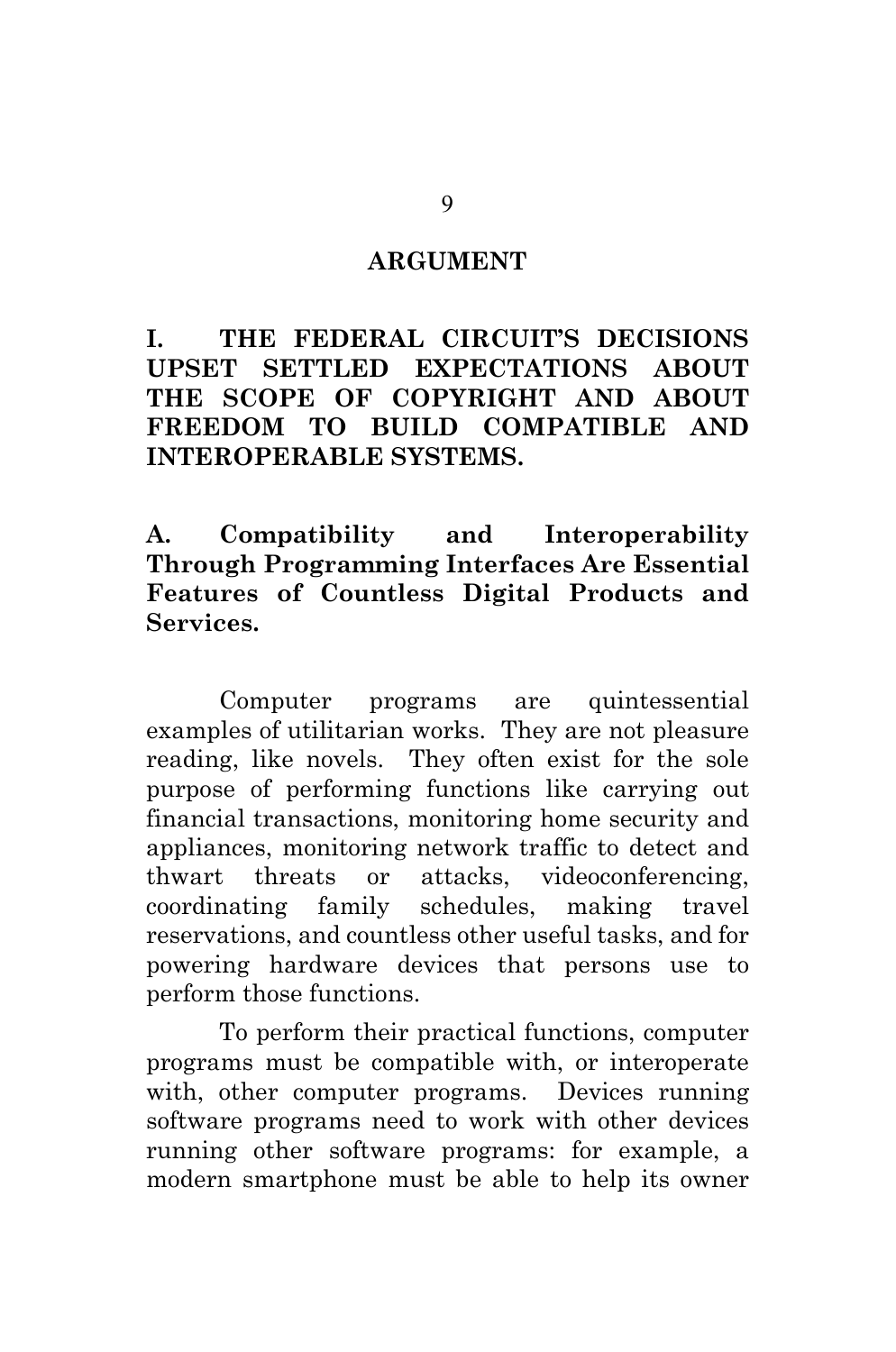upload a photo to a social media site, send it to a friend by email to view on the friend's device, or send it to a printer. The number of possible combinations of individual devices and their software programs across the Internet is incalculably high. Convergence on common communication and interaction methods for devices and their software programs has powered the open Internet. Virtually all software and consumer product developers depend on interoperability, both furnishing and relying upon standard programming interfaces to facilitate synergy.

One computer program is "compatible" with a second computer program if the first program conforms to a set of commands, formats or rules utilized by the second program. A programming interface (also called, among other things, a "software interface," or an "application programming interface" or "API") is a defined symbolic mechanism by which a software program specifies its functions and by which other programs can "invoke," or trigger, its operation.[2](#page-14-0)

 $\overline{a}$ 

<span id="page-14-0"></span><sup>2</sup> Persons use a variety of terms in this context, and terms do not always have agreed meanings. Whatever the specific terminology, the point is that all programs and devices that communicate or interact with each other require tools to facilitate the actions, just as a toaster needs an interoperable plug and electrical outlet combination to allow it to connect to a standard power source (a point other *amici* have made). Convergence of both plugs and outlets on standard methods of connecting appliances to power benefits progress, competition, and consumer interests. Limits on technologies facilitating interoperability, if at all, are the province of *patent*, not *copyright*, law.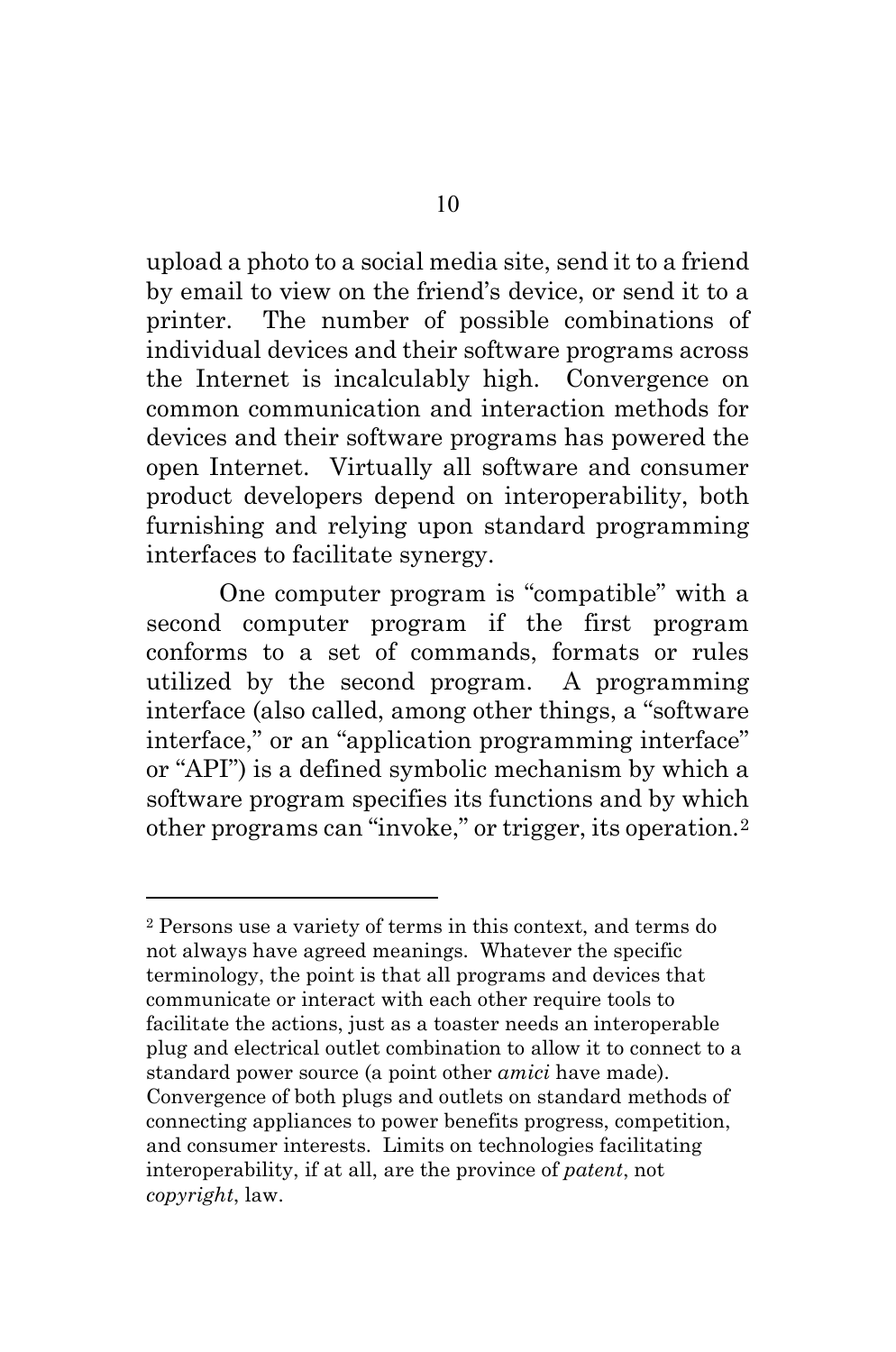<span id="page-15-0"></span>The landmark case of *Lotus Development. Corp. v. Borland International, Inc.*, 49 F.3d 807 (1st Cir. 1995), *aff 'd by an equally divided court*, 516 U.S. 233 (1996), involved two compatible computer programs. Lotus developed one of the first widely successful spreadsheet programs known as "Lotus 1-2-3." Lotus 1-2-3 allowed users to store useful sequences of spreadsheet commands known as "macros" for accomplishing repeated tasks. Over time, a base of millions of users of Lotus 1-2-3 developed, many of whom had written macros that were critical to their business or personal use of Lotus 1-2-3.

The defendant Borland sought to develop a competing spreadsheet product that would have superior functionality. Borland believed, however, that it was unlikely to convince existing users to switch to its competing product unless Borland's product was "compatible" with Lotus 1-2-3 in the sense that it would be able to read and execute existing macros with which persons were already familiar. In addition, because existing users had invested substantial time and effort in learning the Lotus commands, to compete, Borland's program also needed to allow users to write new macros using familiar Lotus commands. These two compatibility features of Borland's program—the capability to write macros using Lotus 1-2-3 commands and to read and execute existing Lotus macros—formed the basis of Lotus's claim of copyright infringement against Borland.

In a related vein, a computer program must very frequently interoperate with another computer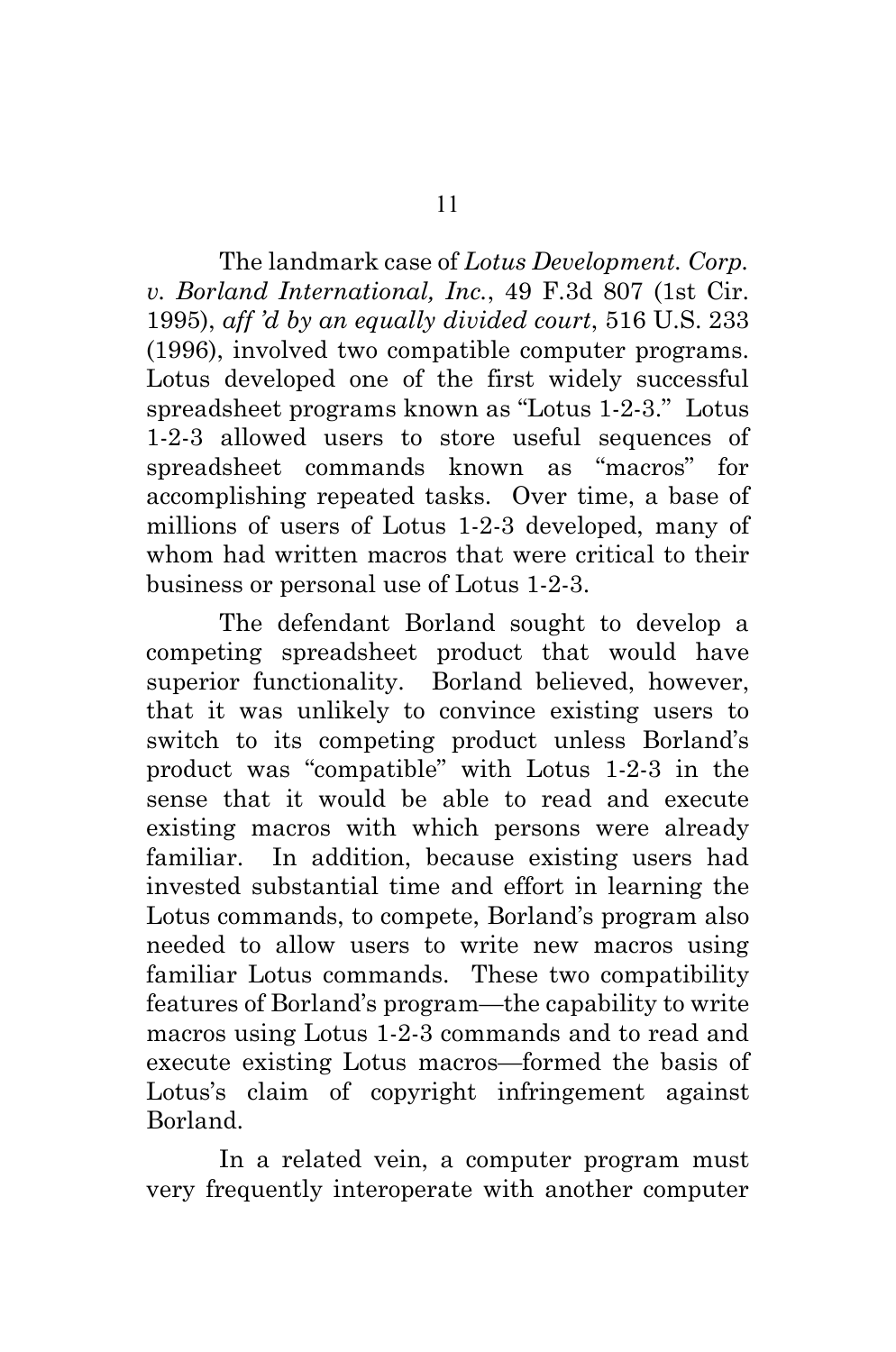program by exchanging information with the other program or by invoking one or more functions or operations available in the other program. For example, an application program such as a photo editor invokes functions, such as opening a file, storing a file, or printing a document, that the operating system can perform. The photo editing program must invoke those functions using precisely defined commands and syntax that the operating system interface requires, analogous to the Lotus 1-2- 3 macros described above. More broadly, a photo editing program also needs to operate with printer software, display software, and email software; email software must operate with Internet network software and other email software or email services. These examples barely begin to describe the interoperation of countless devices and software programs of billions of persons across the Internet. Over the past 40 years the revolutions in personal and mobile computing, as well as the rise of the Internet, have greatly magnified the need for interoperability among different computer programs and devices running them.

**B. The Use of Others' Interfaces, Including for Compatibility and Interoperability, Without the Need to Ask Permission and Secure Copyright Licenses, Is Ubiquitous and Essential.**

The mechanism by which computer programs achieve compatibility and interoperability with each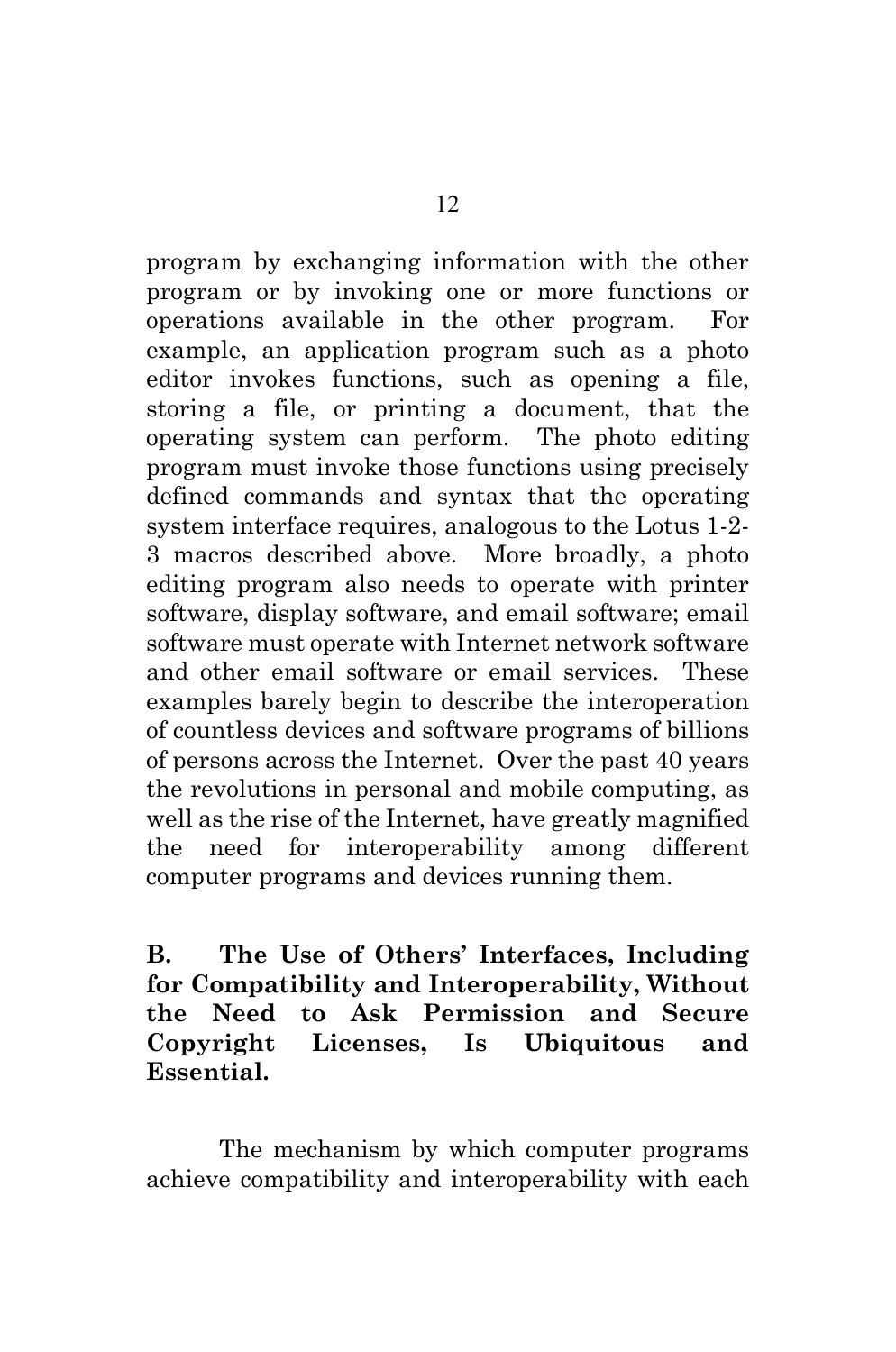other is through various specifically defined interfaces. The term "interface" broadly encompasses a wide range of technical mechanisms by which commands, data or other information are input into, or exchanged between, computer programs. For example, the commands of a program such as Adobe Photoshop are a type of interface, which the user uses to operate the program. Similarly, an "application programming interface" or API (such as the Java API at issue in this case) specifies the formats and rules (such as function names, parameters and inputs) by which one computer program (such as an application program running on a desktop computer) can trigger functions or operations in another computer program (such as a program running on a server in the cloud). A data file format is yet another type of interface that specifies the types and ordering of data that a computer program requires.

The use of computer program interfaces, including for compatibility and interoperability, without the need to ask permission and secure a copyright license, is both ubiquitous and essential to operation of information technologies and the communication infrastructure worldwide. Geometrically accelerating interconnectivity has led to the global interconnection of devices of virtually limitless types, such as home appliances, heart monitoring implants, embedded biochips in animals, security devices and clothing sensors. The leading technology industry analysis and consulting firm Gartner estimates there will be 14.2 billion Internet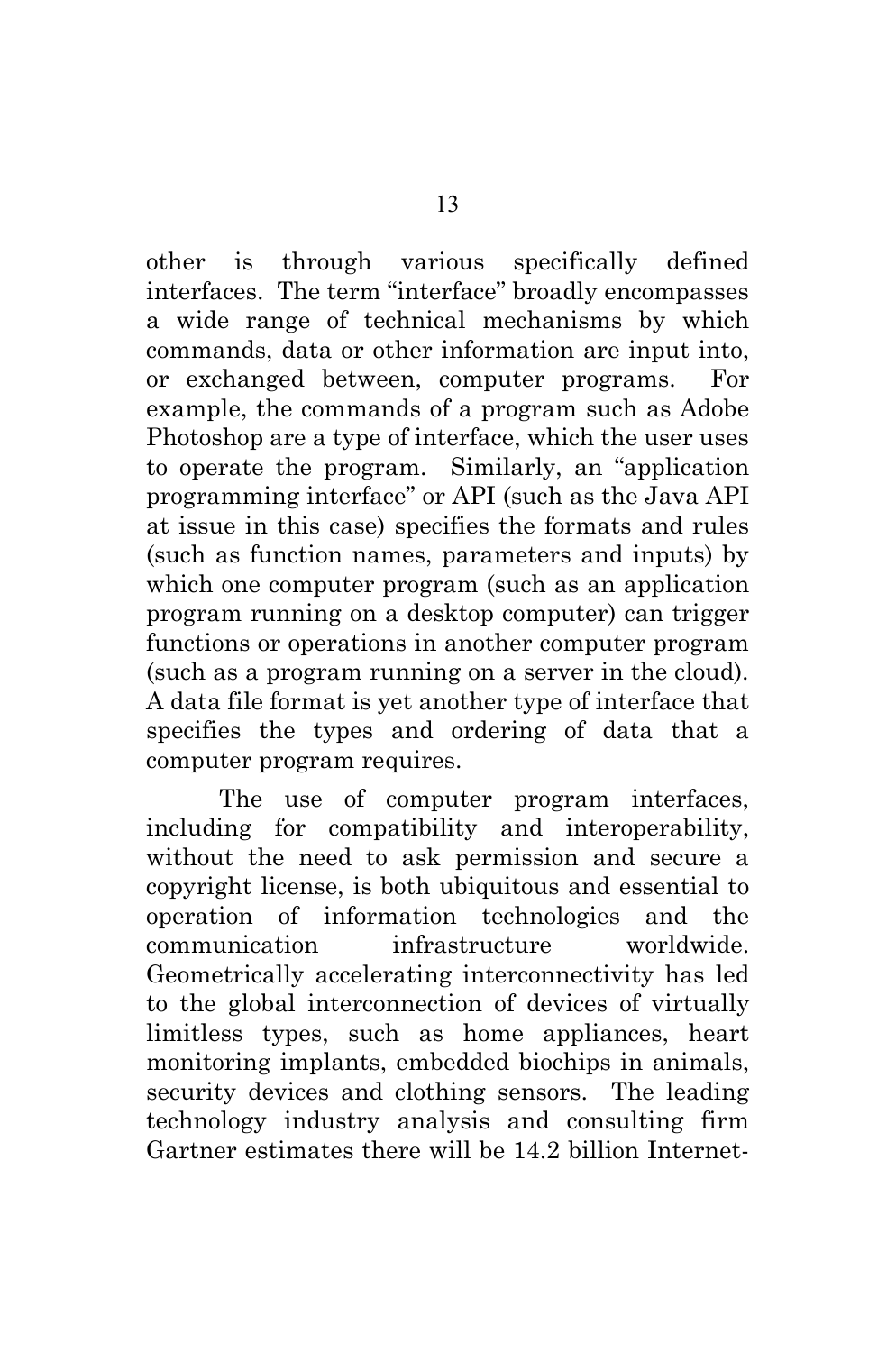connected things this year. Free and open use of programming interfaces makes that possible.

The freedom to utilize, implement, reimplement, and extend existing interfaces has been the key to competition and progress in the computer, information technology, and networking fields since their beginning. It has enabled the development and advancement of the personal computer, operating systems, Open Source Software, programming languages, the Internet, and cloud computing. Compatible interfaces enable users to switch platforms (for example, from one operating system to another) or services (for example, from one cloud computing service provider to another) and avoid being locked in to their existing technology or service providers. Compatible interfaces also enable a service to be more widely available to users of different devices, such as smartphones or computers running different operating systems. Similarly, the ability to interoperate freely with other programs, devices, or services through their interfaces can enable the creation of innovative applications that expand the functions of social media, smartphones and tablets, medical devices, automobiles, kitchen appliances, home thermostats and security systems, payment cards, and countless other products across the digital landscape.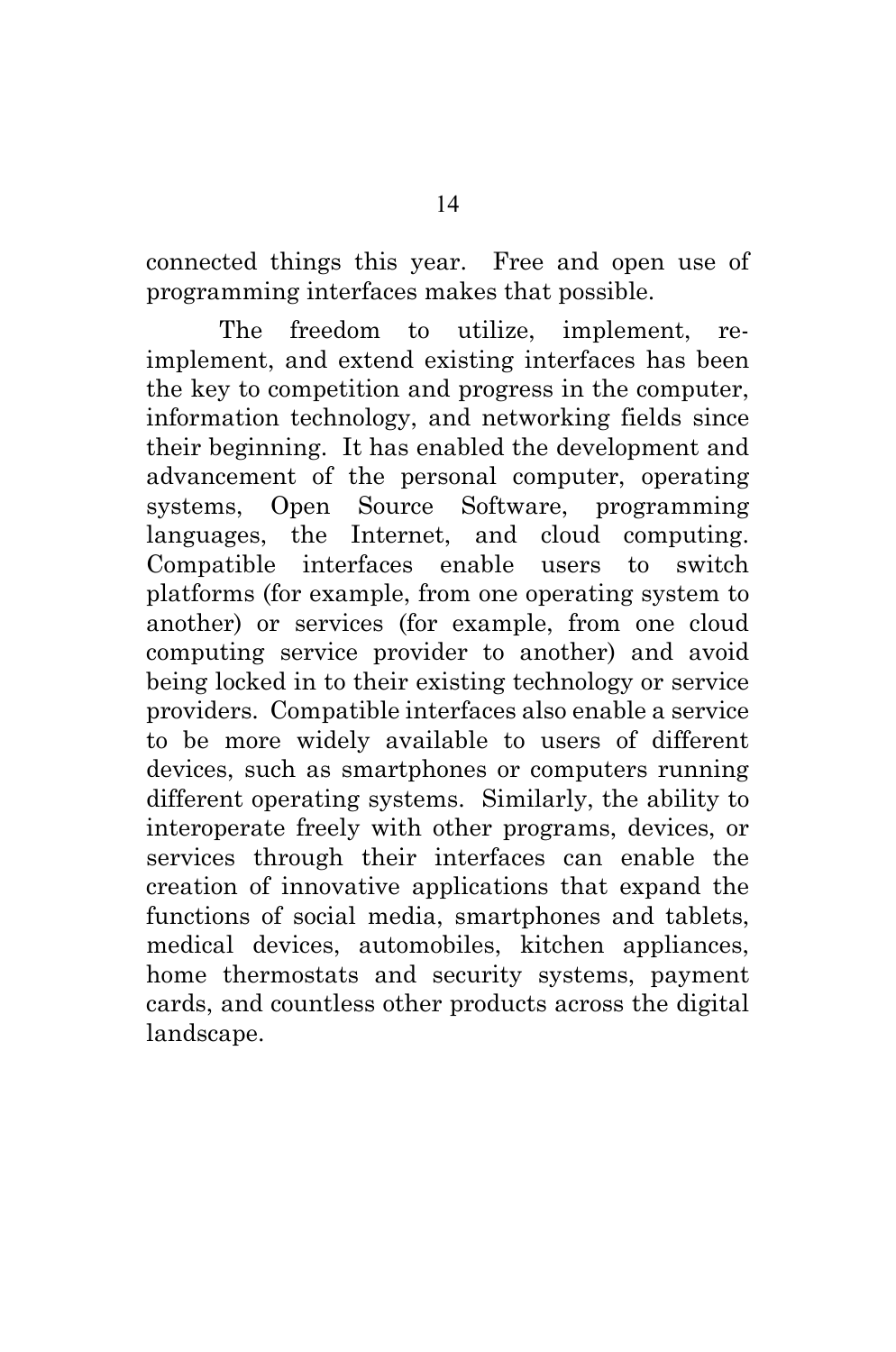## **C. A Legal Consensus That Interfaces Are Not Copyrightable, Resting Upon the Explicit Language of Section 102(b), Has Emerged Over Decades.**

Innovation occurs within frameworks of legal rules. Businesses make investments in, and calculate the risk of, innovation in reliance on those legal rules. Over the last 30 years, despite some authority to the contrary, a consensus understanding has developed in the computer and information technology industries, and in other industries that depend upon those technologies, that programming interfaces do not have copyright protection and therefore are free for anyone to use without needing to seek permission by negotiating for copyright licenses.

The foundation of that consensus is Section 102(b) of the Copyright Act, which states that "[i]n no case does copyright protection for an original work of authorship extend to any idea, procedure, process, system, method of operation, concept, principle, or discovery, regardless of the form in which it is described, explained, illustrated, or embodied in such work." 17 U.S.C. § 102(b).

<span id="page-19-1"></span><span id="page-19-0"></span>In the United States, judicial recognition of the non-copyrightability of interfaces began with the Second Circuit's rejection in *Computer Associates International, Inc. v. Altai, Inc.*, 982 F.2d 693 (2d Cir. 1992), of the Third Circuit's decision in *Whelan Associates, Inc. v. Jaslow Dental Lab., Inc.,* 797 F.2d 1222 (3d Cir. 1986). Whelan had afforded a very broad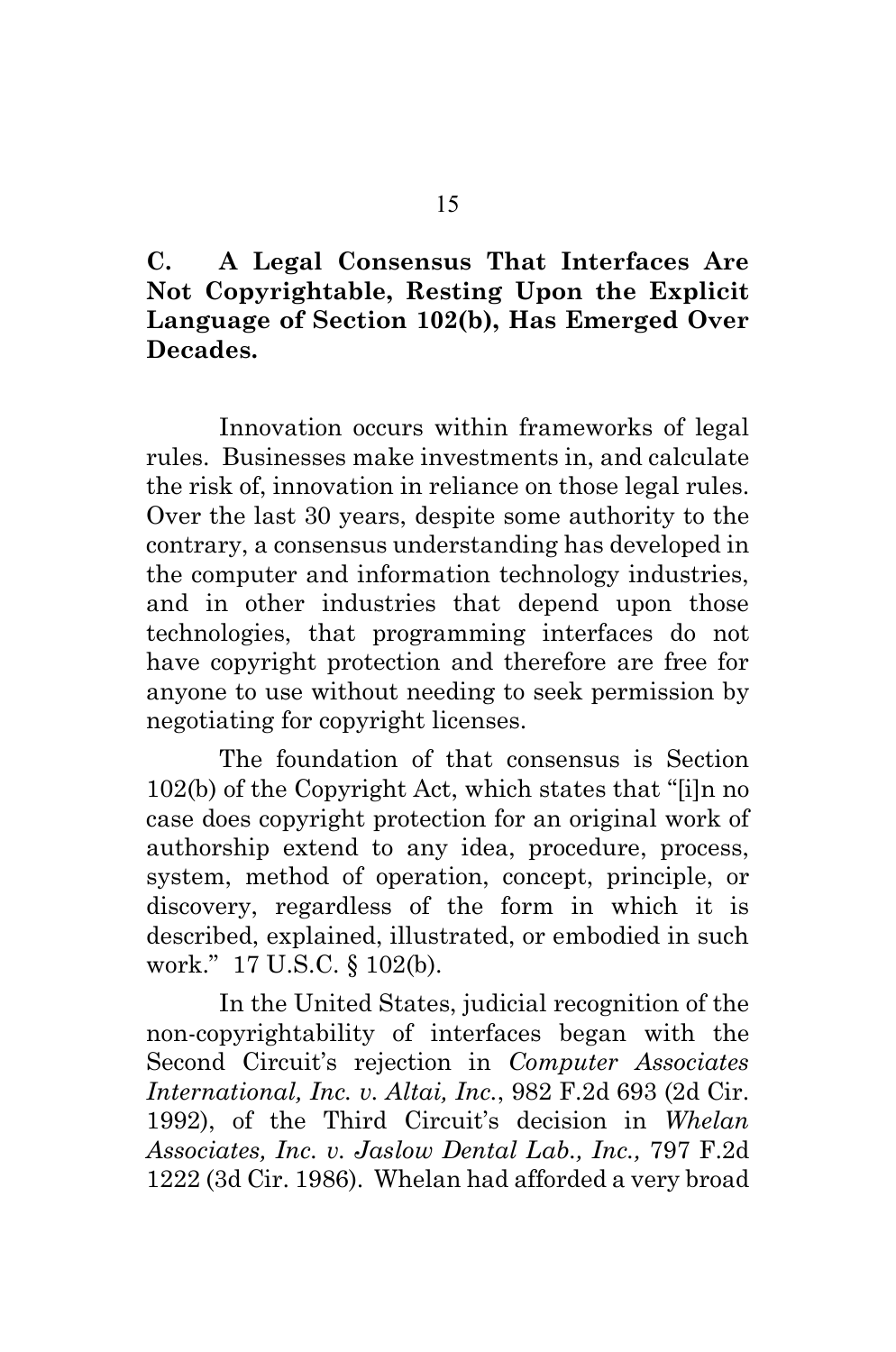scope of copyright protection to essentially any aspect of a computer program other than its overall function defined at the highest level.

<span id="page-20-1"></span><span id="page-20-0"></span>In an influential decision, the Second Circuit in *Computer Associates* concluded that the Court's decision in *Feist Publications, Inc. v. Rural Telephone Service. Co.*, 499 U.S. 340 (1991), undercut *Whelan*, and it ruled that under Section 102(b) copyright did not extend to program elements that are necessary for compatibility. 982 F.2d at 711. The First Circuit reached a similar outcome in *Lotus*, where the court ruled that the menu commands and command structure of Lotus 1-2-3, which Borland reproduced in its competitive spreadsheet program to achieve compatibility, constituted an uncopyrightable method of operation under Section 102(b). 49 F.3d at 815-18.

<span id="page-20-2"></span>The judicial consensus that emerged from the *Computer Associates* and *Lotus* decisions derived and drew support from the Court's landmark copyright decision in *Baker*, which both the *Computer Associates* and *Lotus* decisions cited extensively. In *Baker*, Selden sought to protect a system of double entry bookkeeping by the copyright he held in a book describing the system. The book included certain forms or blanks, consisting of ruled lines and headings, illustrating the system and showing how it was to be used and carried out in practice. Selden asserted that, because the ruled lines and headings were part of the book, copyright protected them and no one could copy or use similar ruled lines and headings without violating his copyright. 101 U.S. at 100- 01.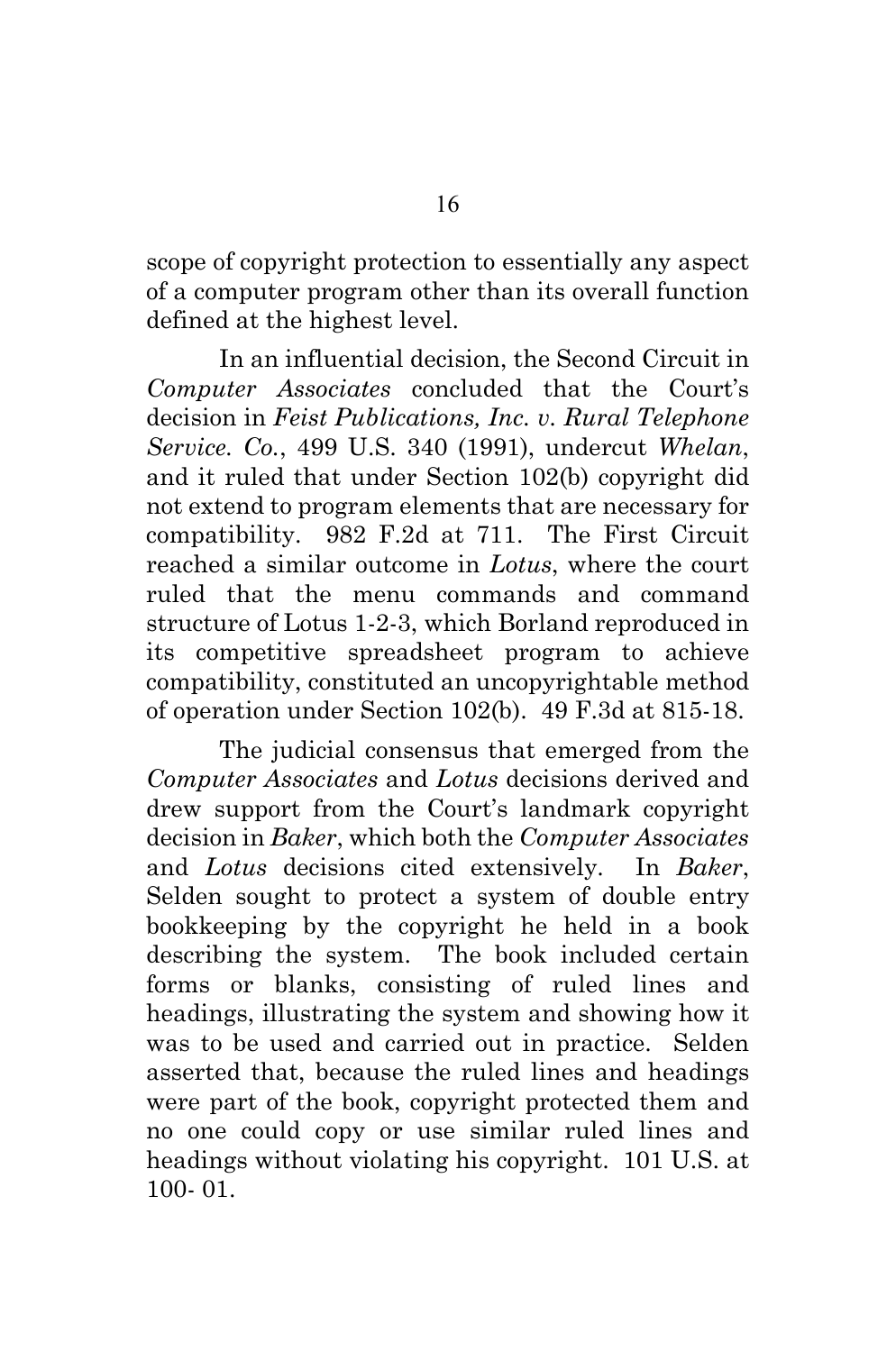The Court rejected Selden's argument, ruling that the copyright on a work "cannot give to the author an exclusive right to the methods of operation which he propounds, or to the diagrams which he employs to explain them, so as to prevent an engineer from using them whenever occasion requires." *Id*. at 103. An exclusive right to a method of operation or system could be secured, if at all, only through a patent. *Id*. at 102-03. The Court therefore concluded that where "the art" (the system or method of operation) taught by a copyrighted work "cannot be used without employing the methods and diagrams used to illustrate" the art in the work, "or such as are similar to them, such methods and diagrams are to be considered as *necessary incidents to the art, and given therewith to the public* . . . for the purpose of practical application." *Id* at 103. (emphasis added). In other words, the system or method of operation described or embodied in a copyrighted work is not copyrightable, and the "necessary incidents" required to practice the system or method of operation are also not copyrightable (they are "given . . . to the public").

Under *Baker*, it does not matter to copyrightability whether the "necessary incidents" could be written in another way or the original author exercised choice in creating them. As "necessary incidents" to a system or method of operation, they are not copyrightable. The Federal Circuit failed to take account of this fundamental rule of *Baker* when it ruled that "copyrightability is focused on the choices available to the [author] at the time the computer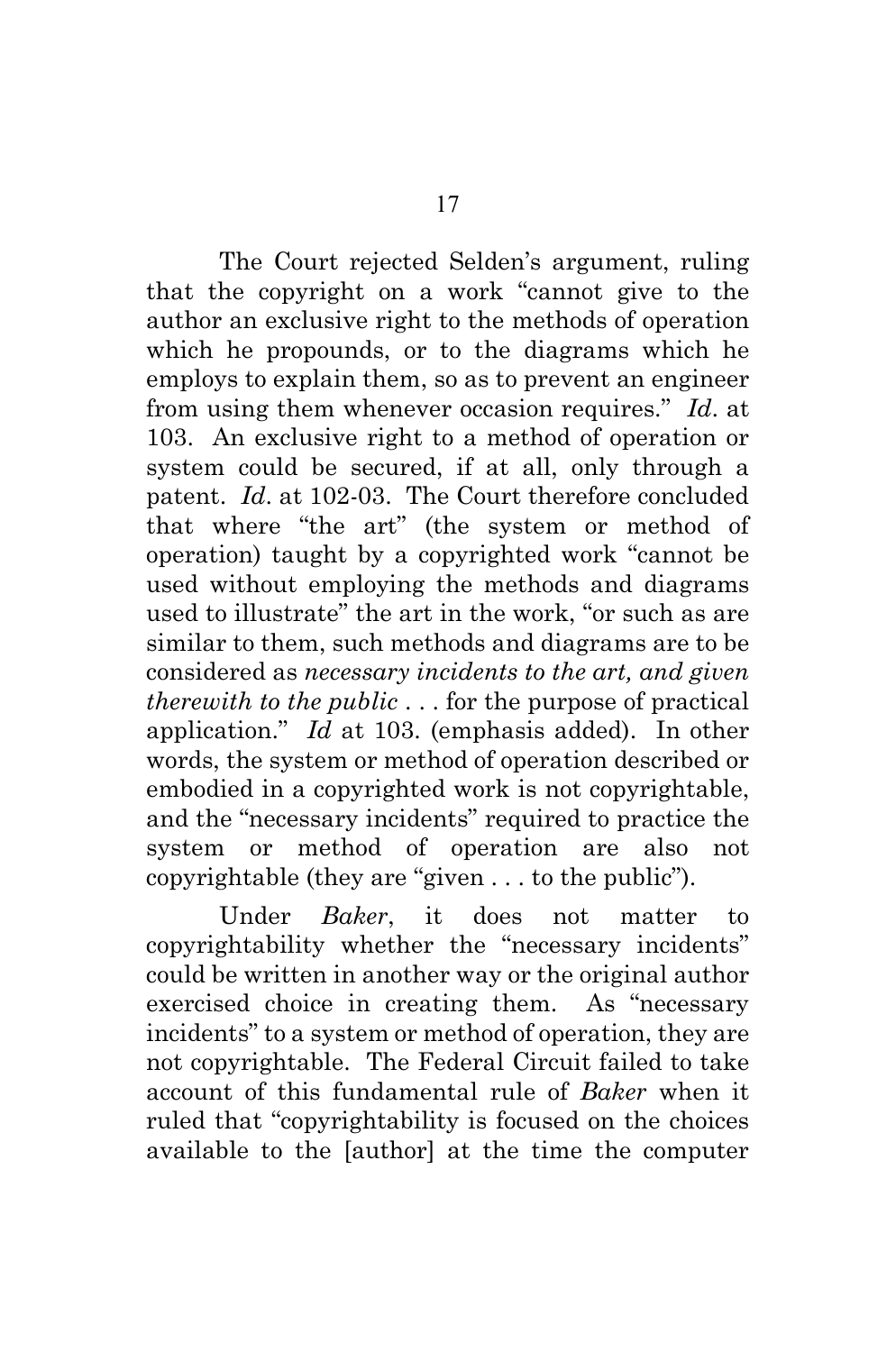<span id="page-22-0"></span>program was created." *Oracle Am., Inc. v. Google Inc.*, 750 F.3d 1339, 1370 (Fed. Cir. 2014).

## **D. The Federal Circuit's Disruption of the Legal Consensus Concerning the Free Use of Interfaces Causes Uncertainty Across Many Industries and Threatens Innovation.**

Based on the preceding legal authorities and others, all industries that rely upon digital technologies have come to a decades-long understanding and expectation that programming interfaces are available for everyone to use in creating new products and services. Countless companies, in reliance on that understanding, have unleashed a tidal wave of innovation in personal and mobile computing, cloud computing, e-commerce, finance, health care, security, and other Internet- and deviceenabled fields. The Federal Circuit's decisions turn this widespread understanding of the law on its head. If the Court allows the decisions to stand, they will provoke uncertainty among developers, small companies, and large companies alike. Red Hat is no exception, which motivates it to submit this brief.

The Federal Circuit's rulings have inflicted uncertainty on the development of software; on the design of connected devices, features, and services; and on programs and devices that interact with other programs. Anxious eyes from all corners of the globe await the outcome of this case. If the Court does not grant review and correct the Federal Circuit's failure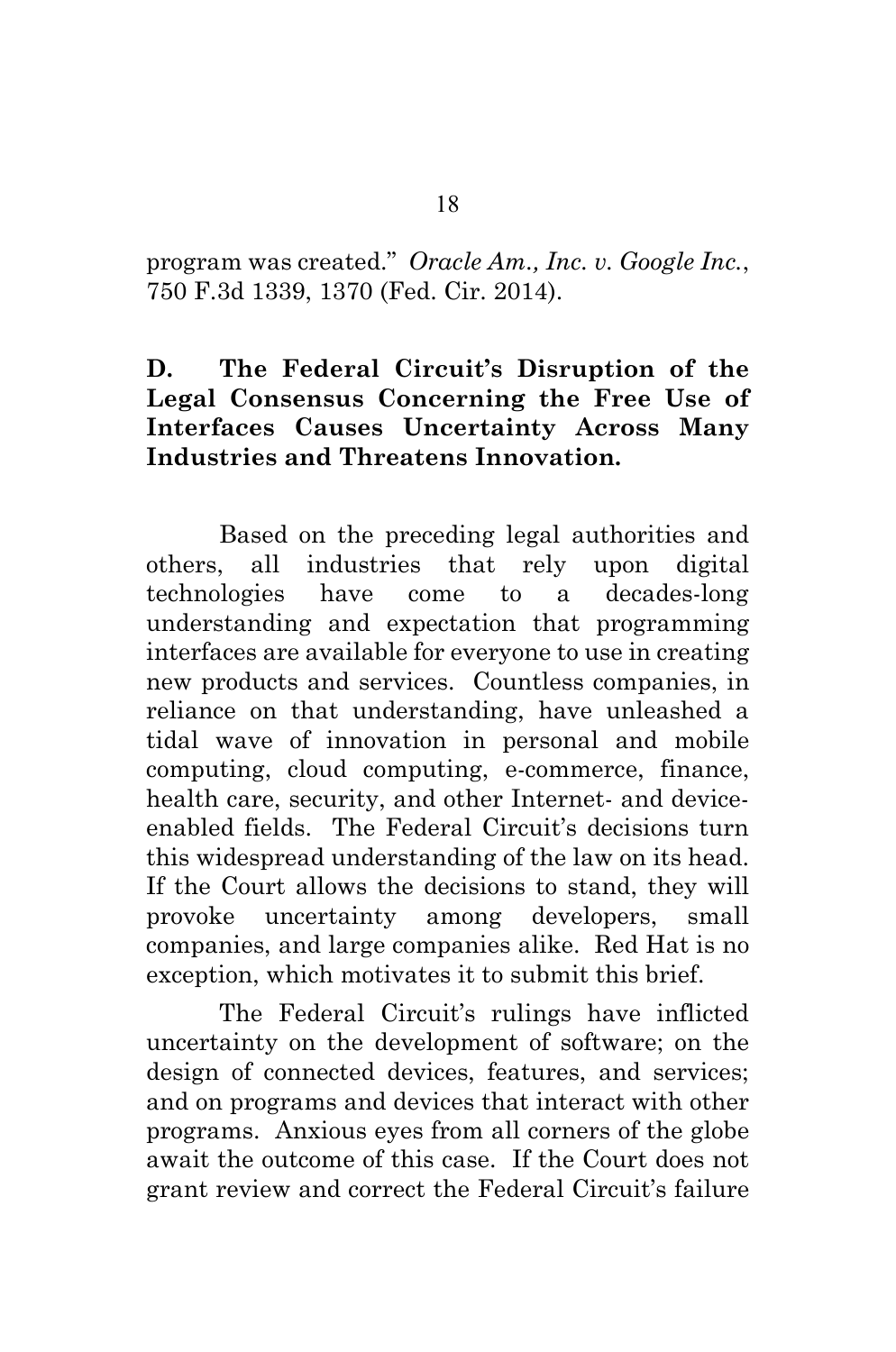to respect Section 102(b) and that court's departure from settled expectations, the resulting uncertainty may impede an unknowable number of innovative projects. The uncertainty could also provide fertile ground for predatory litigation, forcing innovators to circle their wagons to defend their *existing* products (which have relied upon decades of legal consensus) instead of forging new technology and commerce paths. It may lead to inefficient and inferior "silo" development or impose transaction costs for product interoperability. That could impede the vast benefits of technological and economic synergy that broad and free interoperability has provided up to now. The deleterious effect of the Federal Circuit's departure from settled law on innovation, competition, and everyday life in the connected world is foreseeable and deserves the Court's attention.

## **II. THE FEDERAL CIRCUIT'S DECISIONS MISAPPLIED THE COPYRIGHT ACT.**

### **A. Programming Interfaces Are "Necessary Incidents" for Other Software to Make Functional Use of the Programs' Capabilities.**

As functional works, virtually all computer programs embody a system or method of operation in the form of functional capabilities of the programs, and the programs' interfaces are among the "necessary incidents" required to make use of such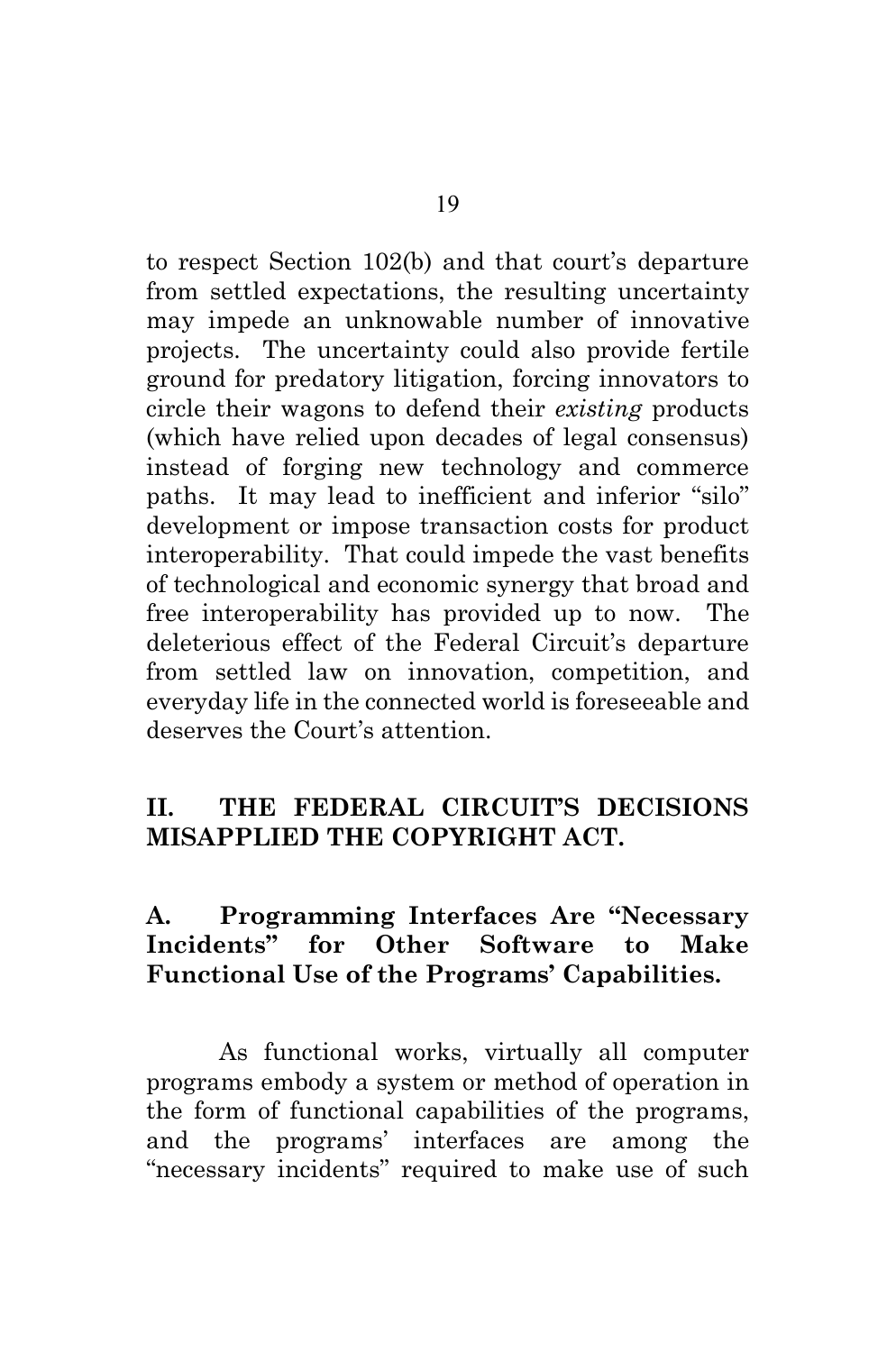<span id="page-24-0"></span>functional capabilities. *Cf. Baker,* 101 U.S. at 103. For that reason, the interfaces are methods of operation, embodied in symbolic language, that Section 102(b) places outside the scope of copyright protection. For example, in *Lotus*, the First Circuit cited and analogized to *Baker* to support its conclusion that the Lotus menu command hierarchy and macro language (its interface for human interaction and programmed operation) were uncopyrightable: "Lotus wrote its menu command hierarchy so that people could learn it and use it. Accordingly, it falls squarely within the prohibition on copyright protection established in *Baker v. Selden* and codified by Congress in § 102(b)." 49 F.3d at 817.

## **B. The Federal Circuit's Decisions Show That the Fair Use Doctrine Is Not an Acceptable Substitute for a Bright-Line Rule Against Copyright Control over Interfaces.**

By treating compatibility and interoperability as relevant only to fair use, and not to copyrightability, the Federal Circuit's first decision would require a developer to perform a fair-use analysis before developing a compatible or interoperable product. This is unworkable. Fair use is a notoriously fact-specific doctrine, requiring caseby-case analysis. The litigation risk of an error in a technology developer's fair-use analysis is great. That risk alone, when it involves major investments in fundamental industry practices, may operate as a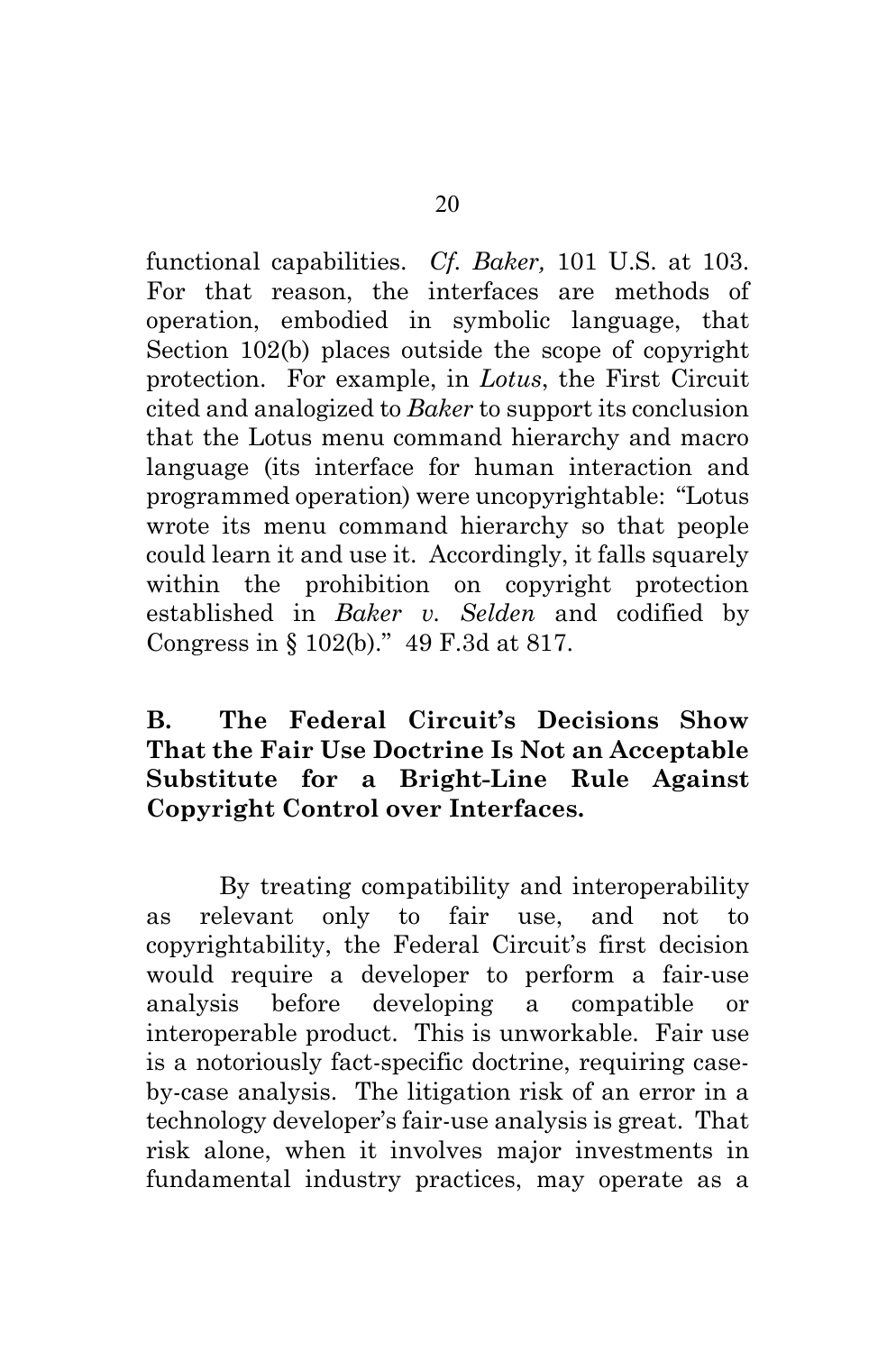persistent brake upon innovation and investments. Instead, clear application of the well-recognized statutory limitation in Section 102(b) is essential. Otherwise, the uncertainty caused by the decisions below will impede innovation in technology areas requiring reproduction or other uses of interfaces for compatibility or interoperability.

The Federal Circuit's disturbing second decision shows precisely why its first decision was wrong. The second decision, overturning a wellinstructed jury's verdict, disregards jurors' conclusions after they deeply considered the evidence and applied the law. For the Federal Circuit first to urge deference to a jury's assessment of the factspecific question of fair use, and then to ride roughshod over the jury's assessment, makes any prediction of fair-use outcomes impossible. Technology developers cannot innovate in an environment where standards and outcomes are uncertain and where they must—because of the decisions in this case—survive an unpredictable, highstakes litigation gauntlet to secure a stable position for their innovations in the global marketplace and economy.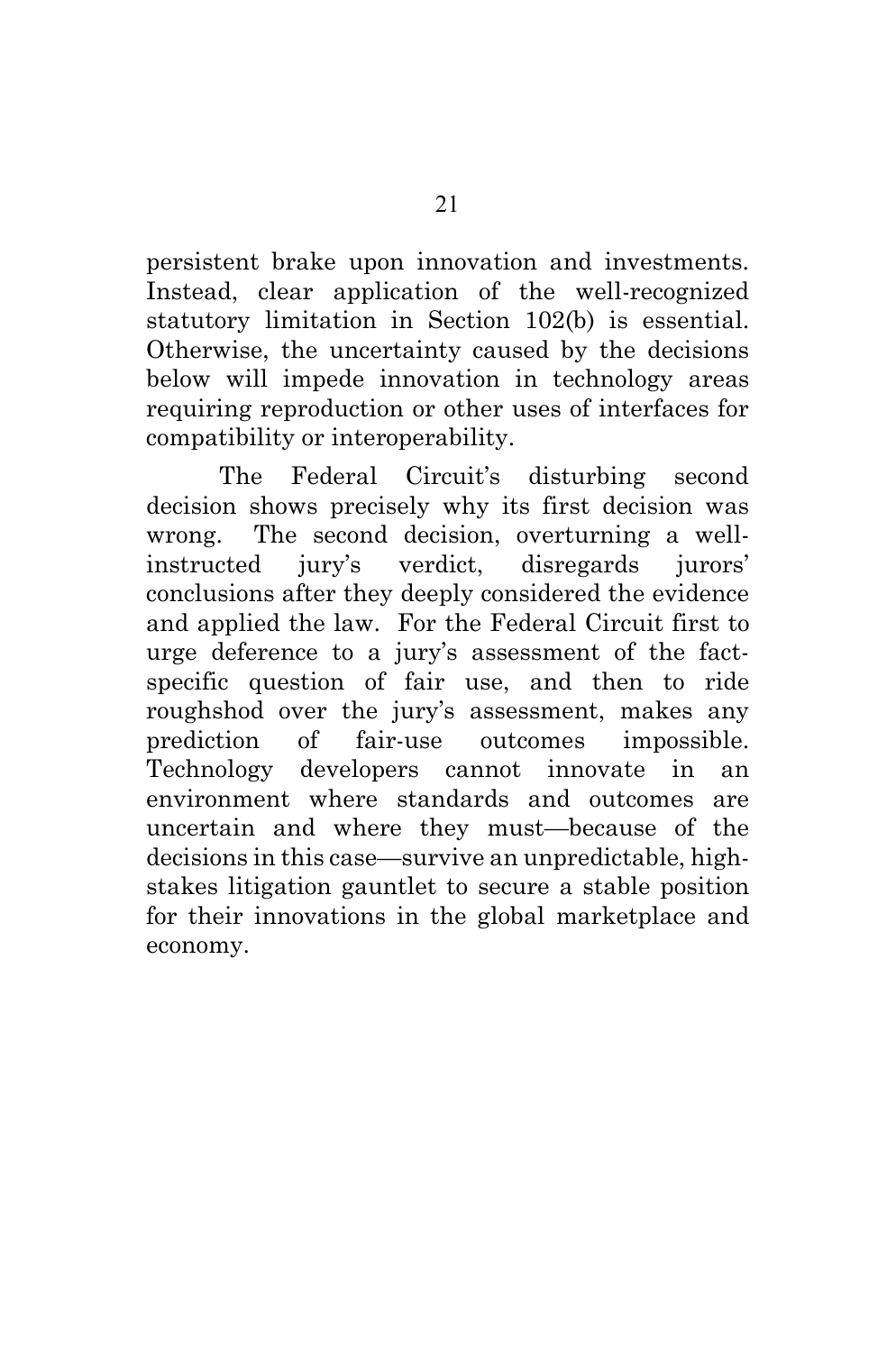**C. The Federal Circuit's Decisions Improperly Allow Creators of Software Programs to Use Copyright to Control Unfairly All Uses of Products or Technology That Utilize Their Interfaces.**

The fair use doctrine is not a sufficient bulwark against threats against future innovators who seek to create compatible or interoperable programs using existing interfaces. It is too indeterminate, and its outcomes are too unpredictable, as the Federal Circuit's erroneous overturning of the jury's verdict shows. The correct bulwark lies in the bright-line rule that the Copyright Act provides: Section 102(b) precludes that type and degree of control over methods of operation, which include programming interfaces. Copyright protection is not equivalent to patent protection. Nor should it be, with the much longer duration of copyright and the lack of rigorous standards or meaningful examination in the process of copyright registration.

The result of the Federal Circuit's unwarranted expansion of copyright law, contrary to Section 102(b) of the Copyright Act, together with its failure to respect a proper jury verdict on fair use, will be technology and communications infrastructures, systems, and services that are less interoperable, and therefore more fragmented, less standardized, and less useful, all to the detriment of "Progress of Science and useful Arts."